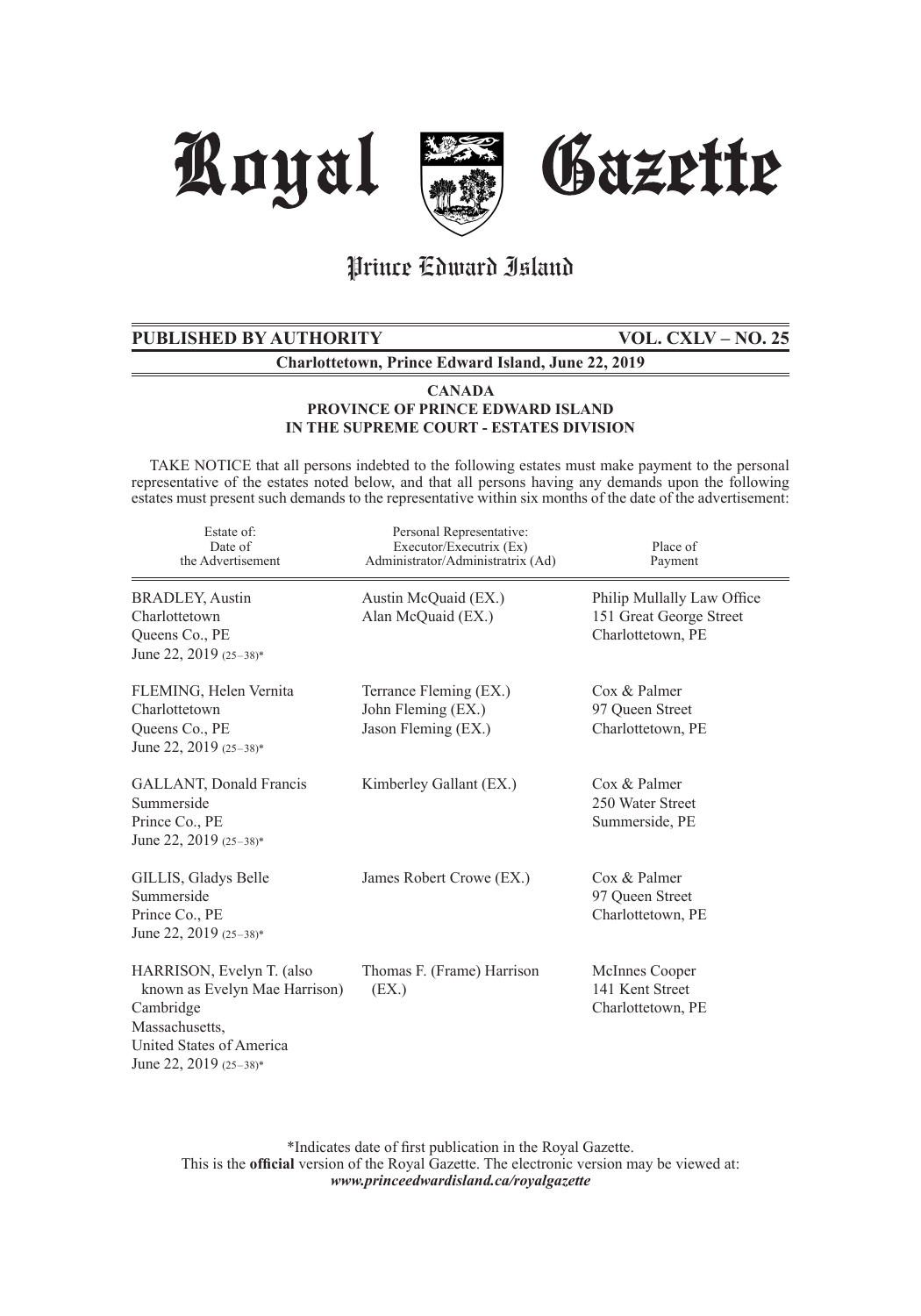TAKE NOTICE that all persons indebted to the following estates must make payment to the personal representative of the estates noted below, and that all persons having any demands upon the following estates must present such demands to the representative within six months of the date of the advertisement:

| Estate of:<br>Date of<br>the Advertisement                                                                | Personal Representative:<br>Executor/Executrix (Ex)<br>Administrator/Administratrix (Ad) | Place of<br>Payment                                               |
|-----------------------------------------------------------------------------------------------------------|------------------------------------------------------------------------------------------|-------------------------------------------------------------------|
| LOSCHIUK, Alphonse "Al"<br>Freeland<br>Prince Co., PE<br>June 22, 2019 (25-38)*                           | Kathleen Edith Loschiuk (EX.)                                                            | Cox & Palmer<br>250 Water Street<br>Summerside, PE                |
| MORRISSEY, Mary Leona<br>Charlottetown<br>Queens Co., PE<br>June 22, 2019 (25-38)*                        | Margaret MacDonald (EX.)<br>Nancy Walker (EX.)                                           | Carr, Stevenson & MacKay<br>65 Queen Street<br>Charlottetown, PE  |
| McDONALD, Wendell Francis<br>Hunter River<br>Queens Co., PE<br>June 22, 2019 (25-38)*                     | Lisa Marie Smith (EX.)                                                                   | Carr, Stevenson & MacKay<br>65 Queen Street<br>Charlottetown, PE  |
| MacKAY, Ruth<br>Montague<br>Kings Co., PE<br>June 22, 2019 (25-38)*                                       | Louis Gordon MacKay (EX.)                                                                | Campbell Lea<br>65 Water Street<br>Charlottetown, PE              |
| MacKENZIE, David Charles<br>Vernon Bridge<br>Queens Co., PE<br>June 22, 2019 (25-38)*                     | Brenda Andrews (EX.)                                                                     | Key Murray Law<br>119 Queen Street<br>Charlottetown, PE           |
| PALS, Nelly Marie<br>Summerside<br>Prince Co., PE<br>June 22, 2019 $(25-38)*$                             | Adriana Baillie (EX.)                                                                    | Cox & Palmer<br>250 Water Street<br>Summerside, PE                |
| ROACH, Erma Edith<br>Halifax<br>Nova Scotia<br>June 22, 2019 (25-38)*                                     | John Andrew Roach (EX.)                                                                  | <b>Stewart McKelvey</b><br>65 Grafton Street<br>Charlottetown, PE |
| RYAN, Peter John (also<br>known as Peter Ryan)<br>New Glasgow<br>Queens Co., PE<br>June 22, 2019 (25-38)* | Zita Ryan (EX.)                                                                          | McInnes Cooper<br>141 Kent Street<br>Charlottetown, PE            |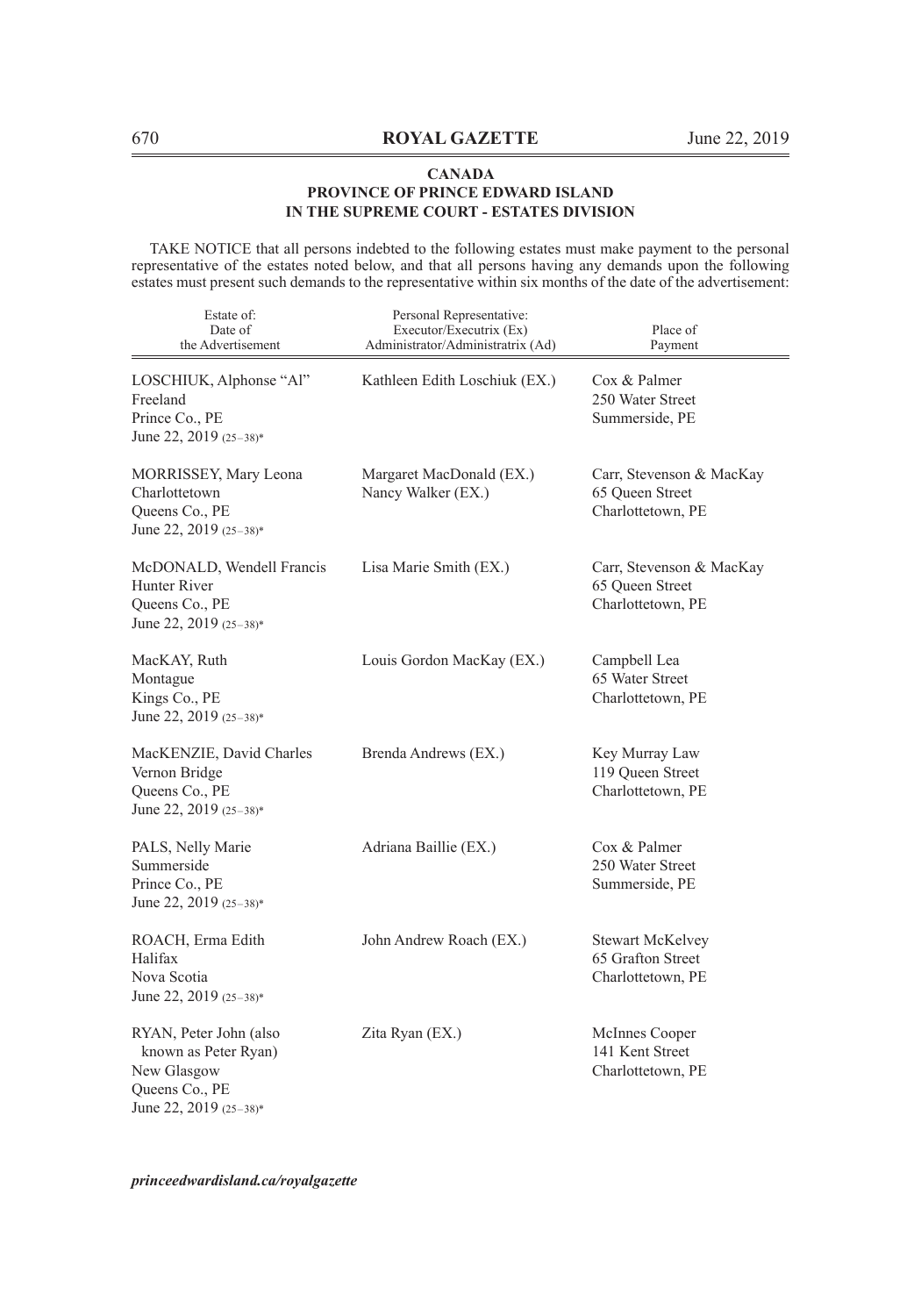TAKE NOTICE that all persons indebted to the following estates must make payment to the personal representative of the estates noted below, and that all persons having any demands upon the following estates must present such demands to the representative within six months of the date of the advertisement:

| Estate of:<br>Date of<br>the Advertisement                                                                                | Personal Representative:<br>Executor/Executrix (Ex)<br>Administrator/Administratrix (Ad) | Place of<br>Payment                                     |
|---------------------------------------------------------------------------------------------------------------------------|------------------------------------------------------------------------------------------|---------------------------------------------------------|
| STAFFORD, Mary Kathleen<br>Stratford<br>Queens Co., PE<br>June 22, 2019 (25-38)*                                          | The Trust Company of the Bank<br>of Montreal (also known as<br>BMO Trust Company) (AD.)  | Cox & Palmer<br>97 Queen Street<br>Charlottetown, PE    |
| WHITEWAY, Joshua (also known<br>as Donald Richard Joshua Whiteway)<br>Bonshaw<br>Queens Co., PE<br>June 22, 2019 (25-38)* | Daniel Whiteway (AD.)<br>Marlene Whiteway (AD.)                                          | Cox & Palmer<br>97 Oueen Street<br>Charlottetown, PE    |
| BLAIN, Marlyn Jane Davidson<br>Summerside<br>Prince Co., PE<br>June 15, 2019 (24-37)                                      | Norma Agnes Knox Ferguson<br>(EX.)                                                       | Ramsay Law<br>303 Water Street<br>Summerside, PE        |
| BRENNAN, Goldie Ethel (Ethyl)<br>Alberton<br>Prince Co., PE<br>June 15, 2019 (24-37)                                      | Joanne Dyment (EX.)                                                                      | Cox & Palmer<br>347 Church Street<br>Alberton, PE       |
| DAVIES, Albert Howard<br>Eldon<br>Queens Co., PE<br>June 15, 2019 (24-37)                                                 | George Ross Davies (EX.)<br>Mary Ellen Davies (EX.)                                      | Cox & Palmer<br>4A Riverside Drive<br>Montague, PE      |
| GALLANT, Edna Mary<br>Summerside<br>Prince Co., PE<br>June 15, 2019 (24-37)                                               | Ivan Gallant (EX.)<br>Dwayne Gallant (EX.)                                               | McLellan Brennan<br>37 Central Street<br>Summerside, PE |
| <b>GLOVER, Ronald Ernest</b><br>Shamrock<br>Queens Co., PE<br>June 15, 2019 (24-37)                                       | Janelle Shirley Mann (EX.)                                                               | Robert McNeill<br>251 Water Street<br>Summerside, PE    |
| TRAINOR, Patrick Gerard (also<br>known as Gerard Patrick Lund)<br>Marshfield<br>Queens Co., PE<br>June 15, 2019 (24-37)   | Mary Jaqueline Lune (EX.)                                                                | HBC Law Corp.<br>25 Oueen Street<br>Charlottetown, PE   |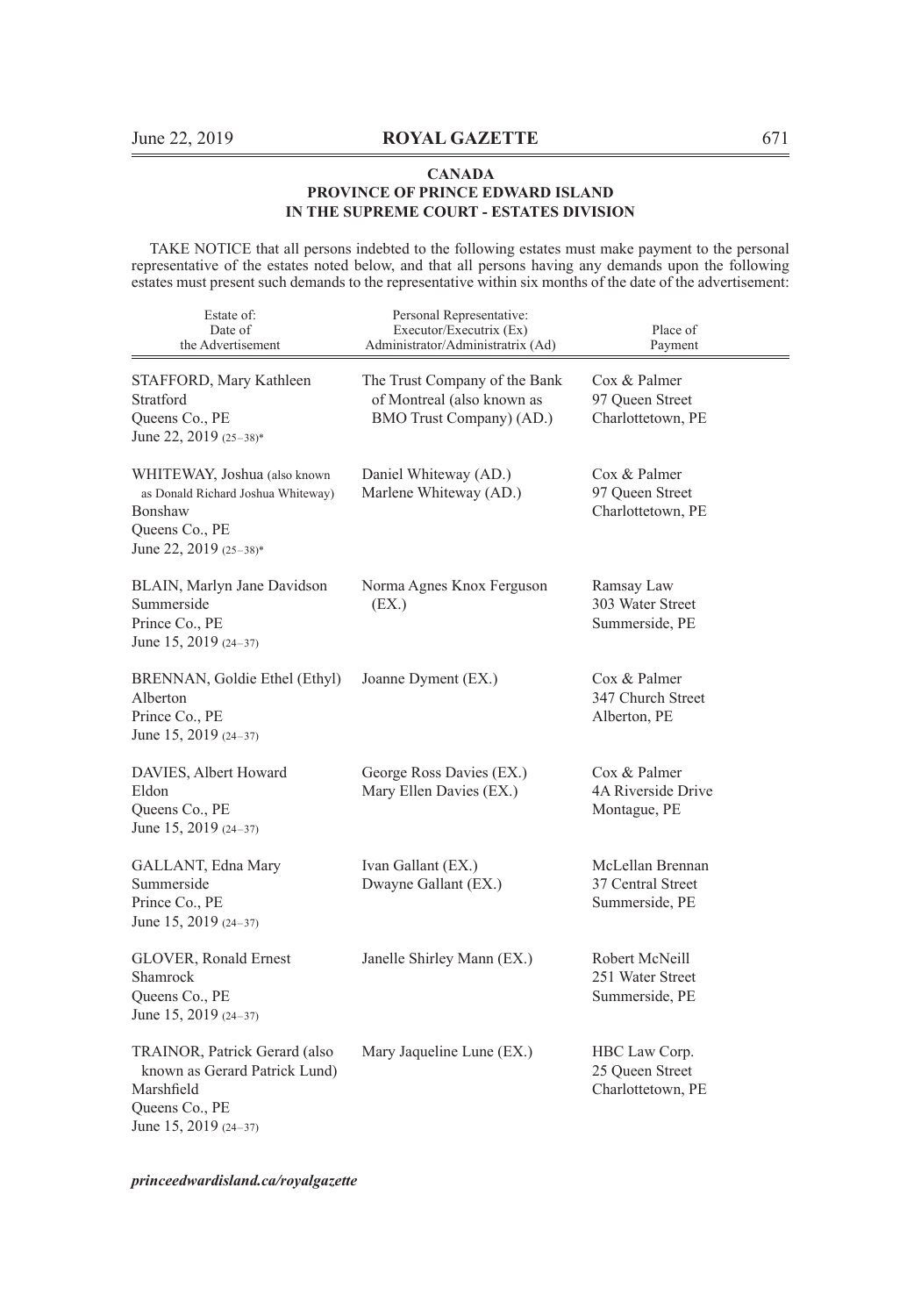TAKE NOTICE that all persons indebted to the following estates must make payment to the personal representative of the estates noted below, and that all persons having any demands upon the following estates must present such demands to the representative within six months of the date of the advertisement:

| Estate of:<br>Date of<br>the Advertisement                                                | Personal Representative:<br>Executor/Executrix (Ex)<br>Administrator/Administratrix (Ad) | Place of<br>Payment                                              |
|-------------------------------------------------------------------------------------------|------------------------------------------------------------------------------------------|------------------------------------------------------------------|
| ROONEY, Lorraine<br>Charlottetown<br>Queens Co., PE<br>June 15, 2019 (24-37)              | Tanya Vaive (AD.)                                                                        | Carr, Stevenson & MacKay<br>65 Queen Street<br>Charlottetown, PE |
| ZARINS, Spidola Ivanda<br>Montague<br>Kings Co., PE<br>June 15, 2019 (24-37)              | Walter Zarins (AD.)                                                                      | Philip Mullally<br>20 Great George Street<br>Charlottetown, PE   |
| AITKEN, Neil (Slip) Errol Patrick<br>Summerside<br>Prince Co., PE<br>June 8, 2019 (23-36) | Peter Aitken (EX.)<br>Charlene Baglole (EX.)                                             | Cox & Palmer<br>250 Water Street<br>Summerside, PE               |
| ALBERT, Joan Ellie McCabe<br>Charlottetown, PE<br>Queens Co., PE<br>June 8, 2019 (23-36)  | Danielle Erin Albert (EX.)                                                               | MacNutt & Dumont<br>57 Water Street<br>Charlottetown, PE         |
| <b>BOUDREAU, Gary Vincent</b><br>Lower Montague<br>Kings Co., PE<br>June 8, 2019 (23-36)  | James McCluskey (EX.)                                                                    | Cox & Palmer<br>Montague, PE                                     |
| DAVISON, Walter Ernest<br>Cornwall<br>Queens, Co.,<br>June 8, 2019 (23-36)                | Bruce Davison (EX.)                                                                      | Stewart McKelvey<br>65 Grafton Street<br>Charlottetown, PE       |
| DYMENT, Kenneth Earle<br>Summerside<br>Prince Co., PE<br>June 8, 2019 (23-36)             | C. Jane Dyment-Saaltink (EX.)                                                            | Murray Law<br>494 Granville Street<br>Summerside, PE             |
| POWER, Edna Evelyn<br>Charlottetown<br>Queens Co., PE<br>June 8, 2019 (23-36)             | David Anthony Robinson (EX.)                                                             | MacNutt & Dumont<br>57 Water Street<br>Charlottetown, PE         |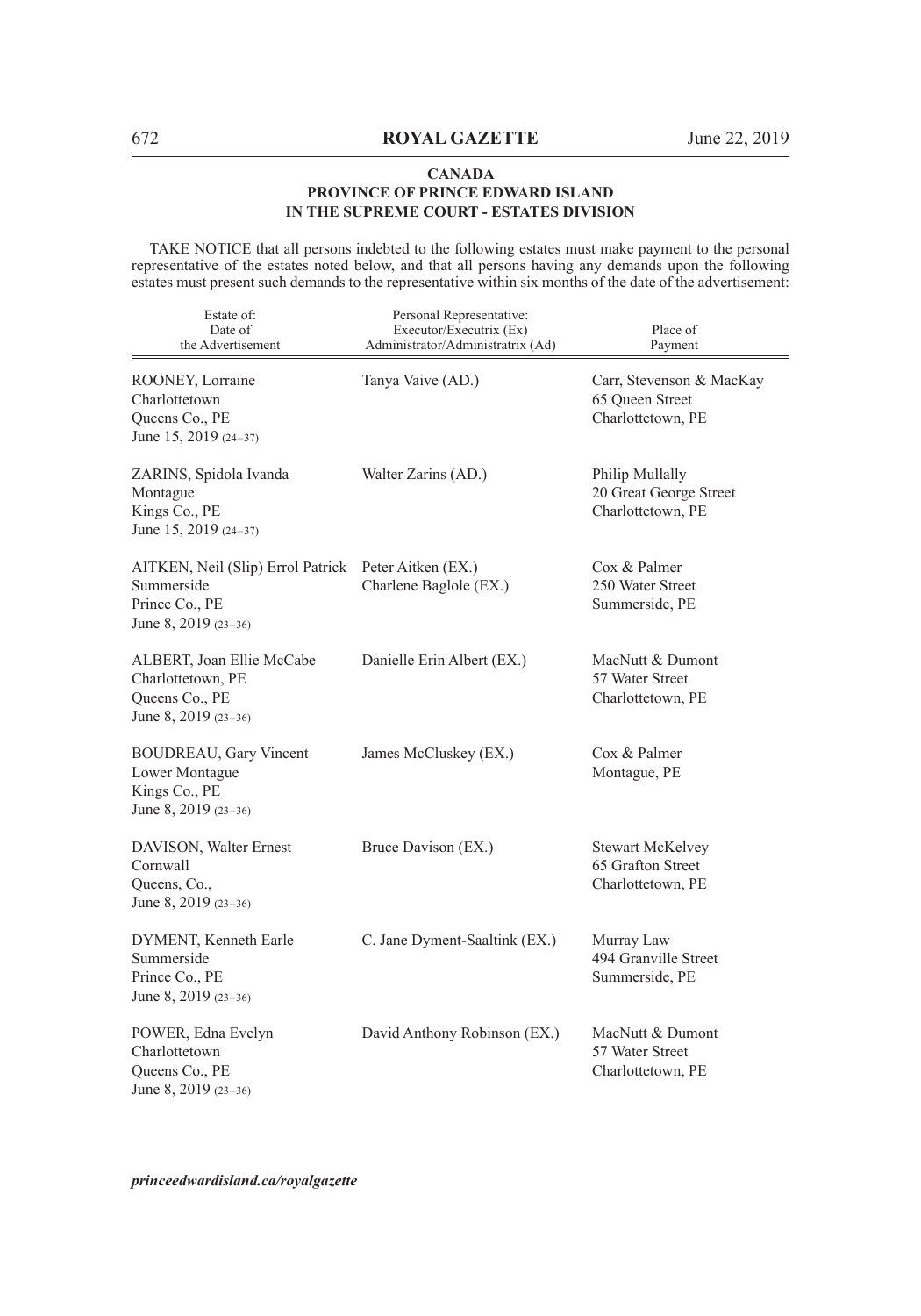TAKE NOTICE that all persons indebted to the following estates must make payment to the personal representative of the estates noted below, and that all persons having any demands upon the following estates must present such demands to the representative within six months of the date of the advertisement:

| Estate of:<br>Date of<br>the Advertisement                                                         | Personal Representative:<br>Executor/Executrix (Ex)<br>Administrator/Administratrix (Ad) | Place of<br>Payment                                                |
|----------------------------------------------------------------------------------------------------|------------------------------------------------------------------------------------------|--------------------------------------------------------------------|
| SAMPSON, Angelina Edna<br>Charlottetown<br>Queens Co., PE<br>June 8, 2019 (23-36)                  | Dolores Watts (EX.)                                                                      | MacNutt & Dumont<br>57 Water Street<br>Charlottetown, PE           |
| TRAINOR, Gerard Joseph<br>Montague<br>Kings Co., PE<br>June 8, 2019 (23-36)                        | Rose Hannah Trainor (EX.)                                                                | Carr, Stevenson, & MacKay<br>65 Queen Street<br>Charlottetown, PE  |
| ARSENAULT, Marie Sylvia<br>(Sylvia Marie)<br>Urbainville<br>Prince Co., PE<br>June 8, 2019 (23-36) | Ivan (Yvon) John Arsenault (AD.)                                                         | Key Murray Law<br>494 Granville Street<br>Summerside, PE           |
| BRUCE, Beatrice Marie<br>Belfast<br>Queens Co., PE<br>June 8, 2019 (23-36)                         | Anne Kenny (AD.)                                                                         | Phillip Mullally Q.C.<br>151 Great George St.<br>Charlottetown, PE |
| LACEY, Anna Beatrice<br><b>Blooming Point</b><br>Queens Co., PE<br>June 8, 2019 (23-36)            | Marie Stahan (AD.)                                                                       | Birt & McNeill<br>138 St. Peters Road<br>Charlottetown, PE         |
| LACEY, John William<br><b>Blooming Point</b><br>Queens Co., PE<br>June 8, 2019 (23-36)             | Marie Stahan (AD.)                                                                       | Birt & McNeill<br>138 St. Peters Road<br>Charlottetown, PE         |
| MacGUIGAN, Carolyn Janet<br>Charlottetown<br>Queens Co., PE<br>June 8, 2019 $(23-36)$              | Kevin Douglas Elliott (AD.)                                                              | Carr, Stevenson & MacKay<br>65 Queen Street<br>Charlottetown, PE   |
| PROFIT, James Carl<br>Tignish<br>Prince Co., PE<br>June 8, 2019 (23-36)                            | Sheila LeClair (AD.)                                                                     | Cox & Palmer<br>347 Church Street<br>Alberton, PE                  |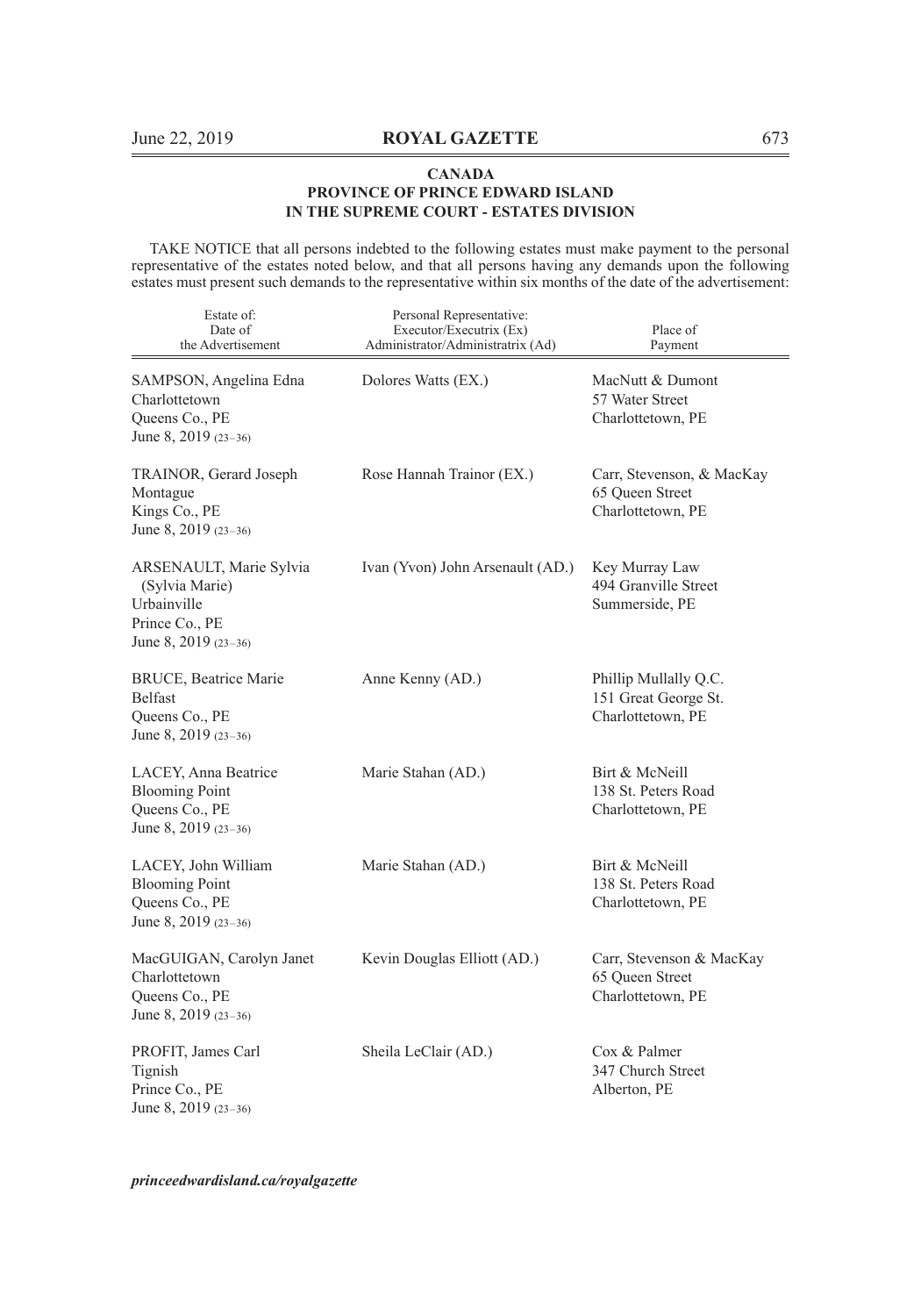TAKE NOTICE that all persons indebted to the following estates must make payment to the personal representative of the estates noted below, and that all persons having any demands upon the following estates must present such demands to the representative within six months of the date of the advertisement:

| Estate of:<br>Date of<br>the Advertisement                                           | Personal Representative:<br>Executor/Executrix (Ex)<br>Administrator/Administratrix (Ad) | Place of<br>Payment                                                   |
|--------------------------------------------------------------------------------------|------------------------------------------------------------------------------------------|-----------------------------------------------------------------------|
| GRANT, Kevin William<br>Caledonia<br>Ontario<br>June 1, 2019 (22-35)                 | Elaine Marie Grant (EX.)                                                                 | McInnes Cooper<br>141 Kent Street<br>Charlottetown, PE                |
| McCARDLE, Eugene Thomas<br>Emyvale<br>Queens Co., PE<br>June 1, 2019 (22-35)         | Paula Neale McCardle (EX.)                                                               | E.W. Scott Nicholson, Q.C.<br>10 Pownal Street<br>Charlottetown, PE   |
| MILLER, Ruth Violet<br>Stratford<br>Queens Co., PE<br>June 1, 2019 (22-35)           | David John George (EX.)                                                                  | Campbell Stewart<br>137 Queen Street<br>Charlottetown, PE             |
| MYERS, Wendell W.<br>Summerside<br>Prince Co., PE<br>June 1, 2019 (22-35)            | Kenneth Wesley Myers (EX.)                                                               | Key Murray Law<br>494 Granville Street<br>Summerside, PE              |
| <b>SCHOCK, Rikki</b><br>Pinette<br>Queens Co., PE<br>June 1, 2019 (22-35)            | Bette-Mae Burton (EX.)                                                                   | Collins & Associates<br>134 Kent Street<br>Charlottetown, PE          |
| STANLEY, Margaret Frances<br>Charlottetown<br>Queens Co., PE<br>June 1, 2019 (22-35) | Ramona Mary (Duffy) Wilbert<br>Ephraim (Tim) Eugene Stanley<br>(EX.)                     | Paul J.D. Mullin, Q.C.<br>14 Great George Street<br>Charlottetown, PE |
| GARD, Lorna Ivy<br>Mill River East<br>Prince Co., PE<br>May 25, 2019 (21-34)         | Donna Dumville (EX.)<br>Jeffery Gard (EX.)<br>Lloydia Smallman (EX.)                     | Cox & Palmer<br>250 Water Street<br>Summerside, PE                    |
| MacLEOD, Thelma Jessie<br><b>Belfast</b><br>Queens Co., PE<br>May 25, 2019 (21-34)   | Lynn Holmes (EX.)                                                                        | HBC Law Corp.<br>25 Queen Street<br>Charlottetown, PE                 |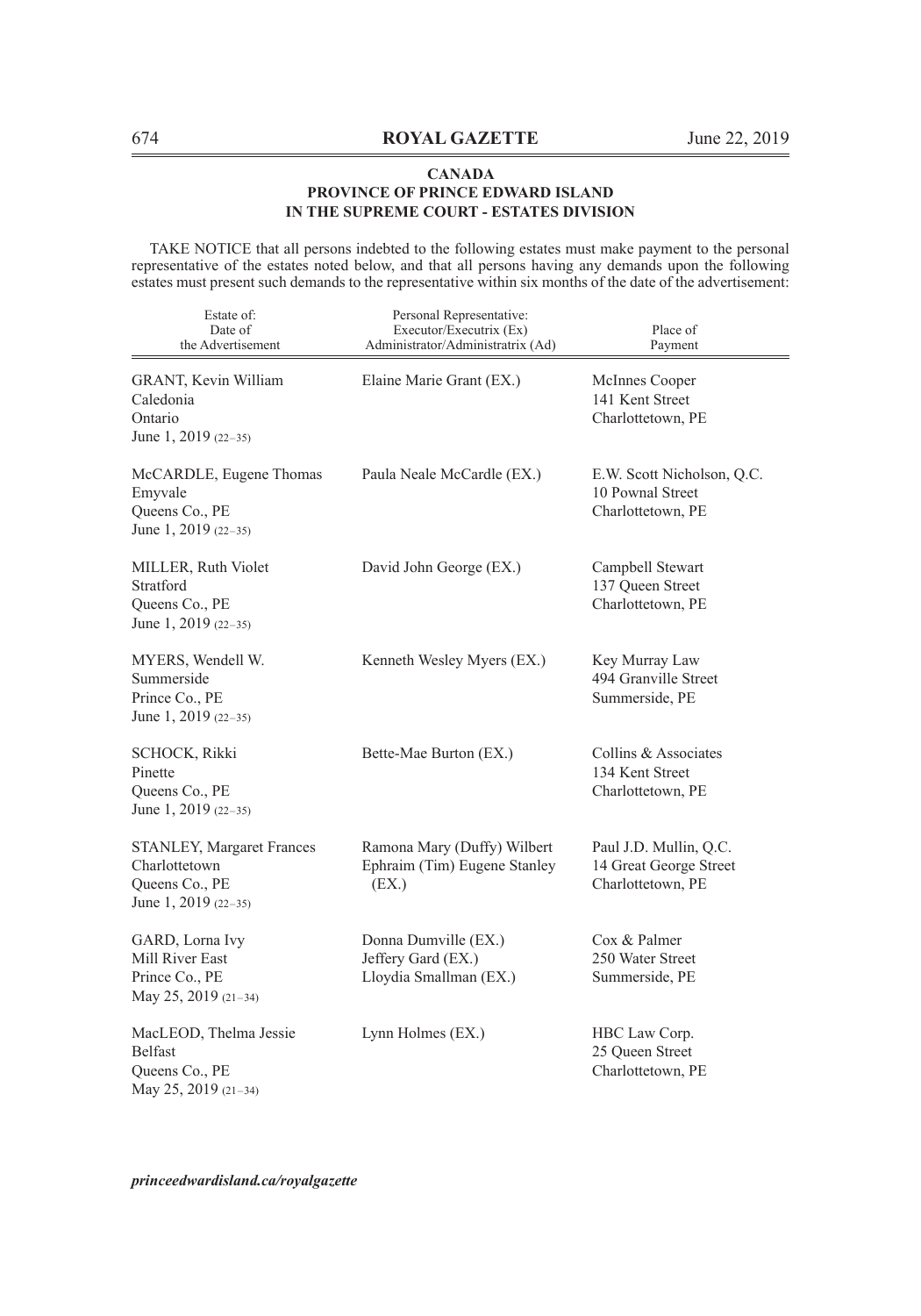TAKE NOTICE that all persons indebted to the following estates must make payment to the personal representative of the estates noted below, and that all persons having any demands upon the following estates must present such demands to the representative within six months of the date of the advertisement:

| Estate of:<br>Date of<br>the Advertisement                                                               | Personal Representative:<br>Executor/Executrix (Ex)<br>Administrator/Administratrix (Ad) | Place of<br>Payment                                                  |
|----------------------------------------------------------------------------------------------------------|------------------------------------------------------------------------------------------|----------------------------------------------------------------------|
| MacPHAIL, Lester<br>Cornwall<br>Queens Co., PE<br>May 25, 2019 (21-34)                                   | Aidan Sheridan (EX.)                                                                     | Carr, Stevenson & MacKay<br>65 Oueen Street<br>Charlottetown, PE     |
| POULIN, Pierre Joseph Paul<br>Bedeque<br>Prince Co., PE<br>May 25, 2019 (21-34)                          | Ross Mitchell Drummond (EX.)                                                             | McCabe Law<br>193 Arnett Avenue<br>Summerside, PE                    |
| DUHAMEL, Claudette Marie<br>Evelyn<br>Woodstock<br>Prince Co., PE<br>May 25, 2019 (21-34)                | Carlos Alexander Gabriel McClair<br>(AD.)                                                | Carlos A.G. McClair<br>37841 Western Road<br>Woodstock, PE           |
| MacNAIR, Marilyn Deborah<br>(also known as Deborah MacNair)<br>Ottawa<br>Ontario<br>May 25, 2019 (21-34) | Douglas D. Buchmayer (AD.)                                                               | McLellan Brennan<br>37 Central Street<br>Summerside, PE              |
| WARD, Marjolaine<br>Alberton<br>Prince Co., PE<br>May 25, 2019 (21-34)                                   | Ken Mathieu Beaudin (AD.)                                                                | Ken Mathieu Beaudin<br>22-1701 Sainte-Catherine East<br>Montreal, QC |
| BELL, Joseph Brendan<br>Charlottetown<br>Queens Co., PE<br>May 18, 2019 (20-33)                          | J. Scott MacKenzie (EX.)                                                                 | <b>Stewart McKelvey</b><br>65 Grafton Street<br>Charlottetown, PE    |
| BRUDETT, Lorna Dawn<br>Charlottetown<br>Queens Co., PE<br>May 18, 2019 (20-33)                           | Oliver Tweel (EX.)                                                                       | T. Daniel Tweel<br>105 Kent Street<br>Charlottetown, PE              |
| CAMPBELL, Mildred Eileen<br>Charlottetown<br>Queens Co., PE<br>May 18, 2019 (20-33)                      | David Michael Campbell (EX.)                                                             | Campbell Lea<br>65 Water Street<br>Charlottetown, PE                 |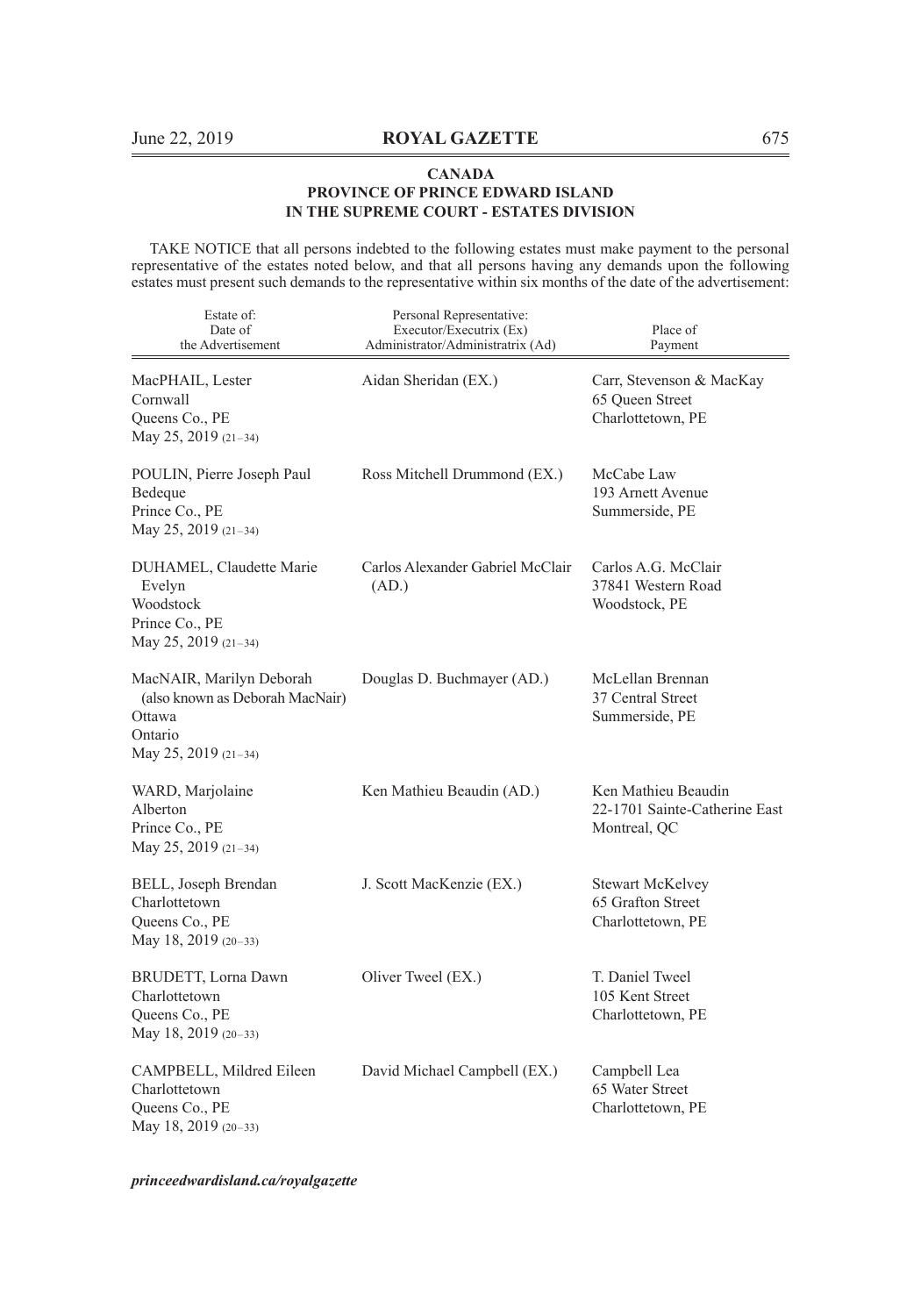TAKE NOTICE that all persons indebted to the following estates must make payment to the personal representative of the estates noted below, and that all persons having any demands upon the following estates must present such demands to the representative within six months of the date of the advertisement:

| Estate of:<br>Date of<br>the Advertisement                                                                         | Personal Representative:<br>Executor/Executrix (Ex)<br>Administrator/Administratrix (Ad)          | Place of<br>Payment                                               |
|--------------------------------------------------------------------------------------------------------------------|---------------------------------------------------------------------------------------------------|-------------------------------------------------------------------|
| CARDWELL, Lorena Mary<br>Crapaud<br>Queens Co., PE<br>May 18, 2019 (20-33)                                         | Joseph Camillus Gillis (EX.)                                                                      | McCabe Law<br>193 Arnett Avenue<br>Summerside, PE                 |
| CONNICK, Audrey Vivian<br>Charlottetown<br>Queens Co., PE<br>May 18, 2019 (20-33)                                  | Jill Connick (EX.)                                                                                | Campbell Stewart<br>137 Queen Street<br>Charlottetown, PE         |
| CONNOLLY, J. Ray (also known<br>as James Raymond Connolly)<br>Summerside<br>Prince Co., PE<br>May 18, 2019 (20-33) | James David Connolly (EX.)                                                                        | Cox & Palmer<br>97 Queen Street<br>Charlottetown, PE              |
| DALZIEL, Robert Lloyd<br>Cornwall<br>Queens Co., PE<br>May 18, 2019 (20-33)                                        | Susan Priscilla Dalziel (EX.)<br>Anne Louise Dalziel Singer (EX.)<br>Stephen Robert Dalziel (EX.) | <b>Stewart McKelvey</b><br>65 Grafton Street<br>Charlottetown, PE |
| DUNSFORD, Beverly E.<br>Stratford (Formerly Hampton)<br>Queens Co., PE<br>May 18, 2019 (20-33)                     | Barbara Lawlor (EX.)                                                                              | Key Murray Law<br>119 Queen Street<br>Charlottetown, PE           |
| GAUDET, Margaret Rita<br>Charlottetown<br>Queens Co., PE<br>May 18, 2019 (20-33)                                   | Linda Callard (EX.)                                                                               | Cox & Palmer<br>97 Queen Street<br>Charlottetown, PE              |
| GLENNISTER, Colin Bruce<br>Oshawa<br>Ontario<br>May 18, 2019 (20-33)                                               | Linda (Lin) L. Glennister (EX.)                                                                   | Catherine M. Parkman<br>PO Box 1056<br>Charlottetown, PE          |
| JACKSON, Rita Mae<br>Charlottetown<br>Queens Co., PE<br>May 18, 2019 (20-33)                                       | David Jackson (EX.)                                                                               | Cox & Palmer<br>97 Queen Street<br>Charlottetown, PE              |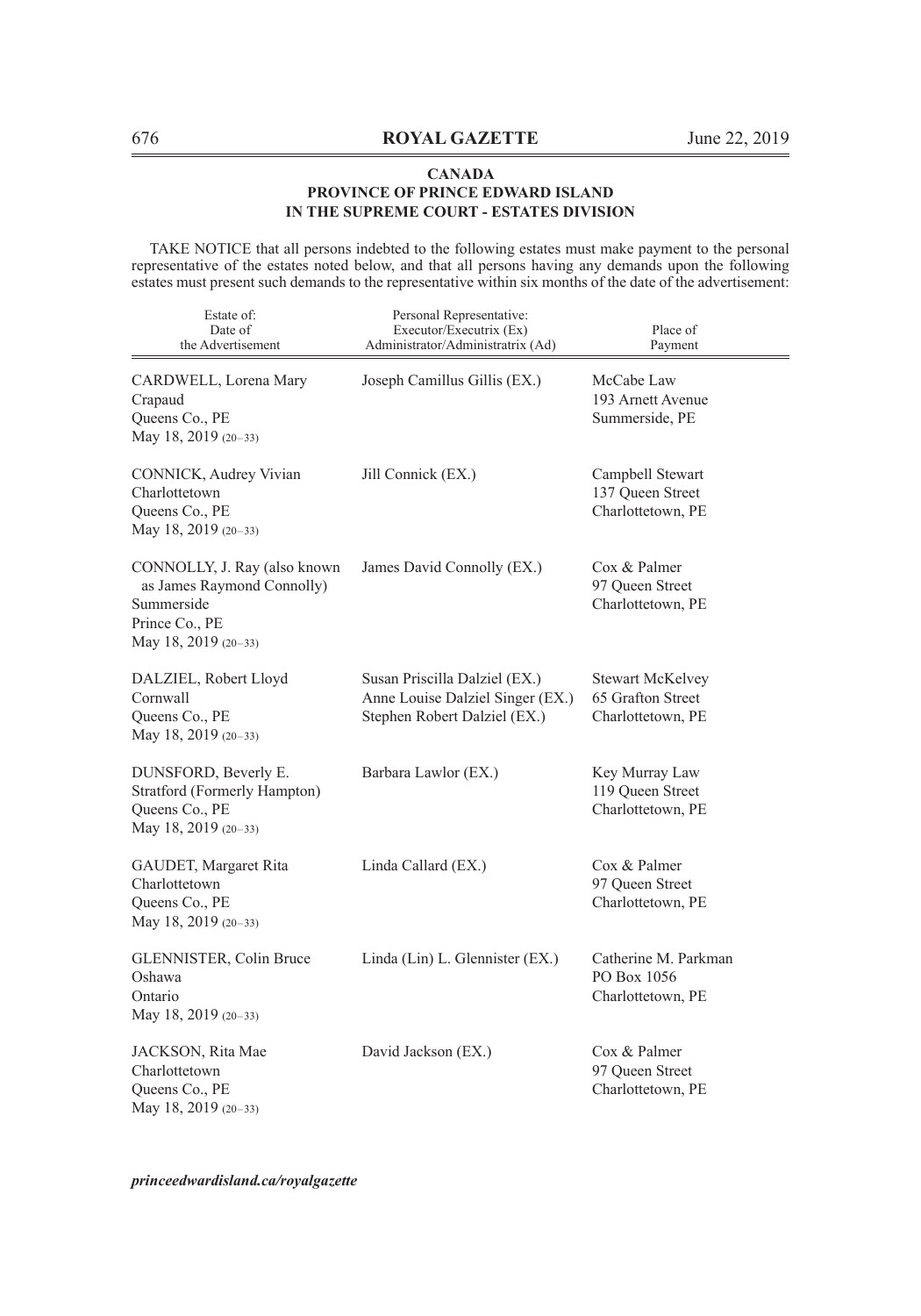TAKE NOTICE that all persons indebted to the following estates must make payment to the personal representative of the estates noted below, and that all persons having any demands upon the following estates must present such demands to the representative within six months of the date of the advertisement:

| Estate of:<br>Date of<br>the Advertisement                                                                              | Personal Representative:<br>Executor/Executrix (Ex)<br>Administrator/Administratrix (Ad)     | Place of<br>Payment                                                 |
|-------------------------------------------------------------------------------------------------------------------------|----------------------------------------------------------------------------------------------|---------------------------------------------------------------------|
| JOHNSTON, David R.<br>Summerside<br>Prince Co., PE<br>May 18, 2019 (20-33)                                              | Barry Johnston (EX.)<br>Joseph Robert George Perreault<br>(EX.)                              | Key Murray Law<br>494 Granville Street<br>Summerside, PE            |
| MacEACHERN, Randall Strang<br>Rice Point<br>Queens Co., PE<br>May 18, 2019 (20-33)                                      | Earla Mae Moore (EX.)                                                                        | Robert R. MacArthur<br>3291 West River Road<br>Long Creek, PE       |
| MOSHER, Albert Charles<br>Charlottetown<br>Queens Co., PE<br>(Formerly Lakeside, Kings Co., PE)<br>May 18, 2019 (20-33) | Vivian Mosher (EX.)<br>Sylvia Helena Shaw (EX.)                                              | <b>Boardwalk Law</b><br>20 Great George Street<br>Charlottetown, PE |
| GALLANT, Joseph Leroy<br>North Rustico<br>Queens Co., PE<br>May 18, 2019 (20-33)                                        | Carl Gallant (AD.)<br>Mary Lynn Gallant (AD.)                                                | Cox & Palmer<br>97 Queen Street<br>Charlottetown, PE                |
| GALLANT, Rose Marie<br>North Rustico<br>Queens Co., PE<br>May 18, 2019 (20-33)                                          | Carl Gallant (AD.)<br>Mary Lynn Gallant (AD.)                                                | Cox & Palmer<br>97 Oueen Street<br>Charlottetown, PE                |
| CONRAD, Reah H. (also known<br>as Reah Howatt Conrad)<br>Crapaud<br>Queens Co., PE<br>May 11, 2019 (19-32)              | Carl E. Conrad (EX.)                                                                         | Cox & Palmer<br>250 Water Street<br>Summerside, PE                  |
| DEWAR, Vera Elizabeth<br>Charlottetown<br>Queens Co., PE<br>May 11, 2019 (19-32)                                        | Preston D. R. Dewar (EX.)<br>Keith H. L. Dewar (EX.)                                         | Cox & Palmer<br>97 Queen Street<br>Charlottetown, PE                |
| DOYLE, Mary Martina<br>(also known as Martina Doyle)<br>Alberry Plains<br>Queens Co., PE<br>May 11, 2019 (19-32)        | Andrea Georgina Doyle (EX.)<br>John Urban Clifford Doyle (EX.)<br>Sharon Marlene White (EX.) | Cox & Palmer<br>4A Riverside Drive<br>Montague, PE                  |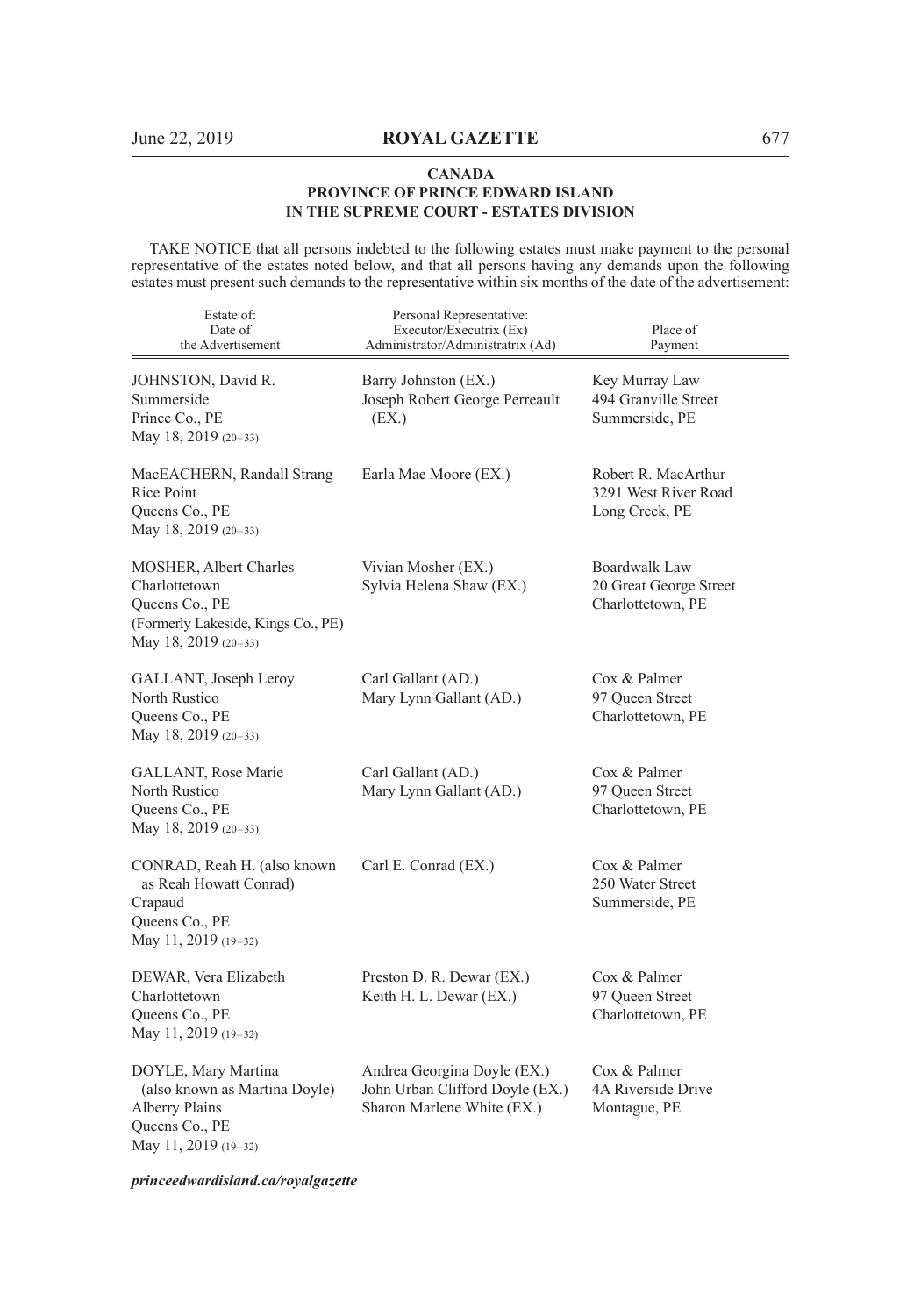TAKE NOTICE that all persons indebted to the following estates must make payment to the personal representative of the estates noted below, and that all persons having any demands upon the following estates must present such demands to the representative within six months of the date of the advertisement:

| Estate of:<br>Date of<br>the Advertisement                                                                                                       | Personal Representative:<br>Executor/Executrix (Ex)<br>Administrator/Administratrix (Ad) | Place of<br>Payment                                                |
|--------------------------------------------------------------------------------------------------------------------------------------------------|------------------------------------------------------------------------------------------|--------------------------------------------------------------------|
| HARRIS, Donald Clayton<br>Charlottetown<br>Queens Co., PE<br>May 11, 2019 (19-32)                                                                | Pamela Lynn MacLean (EX.)                                                                | Birt & McNeill<br>138 St. Peters Road<br>Charlottetown, PE         |
| JENKINS, Rollin Charles<br>Souris West<br>Kings Co., PE<br>May 11, 2019 (19-32)                                                                  | Robert (Robbie) Carl Jenkins<br>(EX.)                                                    | Allen J. MacPhee Law Corp.<br>106 Main Street<br>Souris, PE        |
| MAYHEW, Lorne Newton<br>Summerside (Formerly Cornwall)<br>Prince Co., PE<br>May 11, 2019 (19-32)                                                 | Gordon Garth Mayhew (EX.)                                                                | Robert R. MacArthur<br>3291 West River Rd.<br>Long Creek, PE       |
| TOOMBS, Annie Ruby Ellen<br>(also known as Ruby E. Toombs)<br>Stratford, Queens Co., PE<br>May 11, 2019 (19-32)                                  | Carl L. Toombs (EX.)<br>Merton A. Toombs (EX.)                                           | E.W. Scott Dickieson Q.C.<br>10 Pownal Street<br>Charlottetown, PE |
| STEWART, Debra Carole Darlene<br>(aka Debra Caroll Darlene Stewart)<br>Whitby<br>Ontario<br>May 11, 2019 (19-32)                                 | Timothy Brian Macri (AD.)                                                                | Ian W. Bailey<br>513 B North River Rd.<br>Charlottetown, PE        |
| GILLIS, Wilfred Reginald (also<br>known as Dr. Wilfred Reginald<br>"Bunny" Gillis, MD)<br>Indian River, Prince Co., PE<br>April 27, 2019 (17-30) | June Mary Gillis (EX.)                                                                   | Cox & Palmer<br>250 Water Street<br>Summerside, PE                 |
| MacDONALD, Lucy Mae<br>Cornwall<br>Queens Co., PE<br>April 27, 2019 (17-30)                                                                      | Karen Ann Cheverie (EX.)<br>Michael Frederick MacDonald<br>(EX.)                         | Karen Ann Cheverie<br>546 York Point Road<br>Cornwall, PE          |
| McNEILL, J. Leonard (also<br>known as Leonard James McNeill)<br>Summerside<br>Prince Co., PE<br>April 27, 2019 (17-30)                           | Mona Muttart (EX.)                                                                       | Cox & Palmer<br>250 Water Street<br>Summerside, PE                 |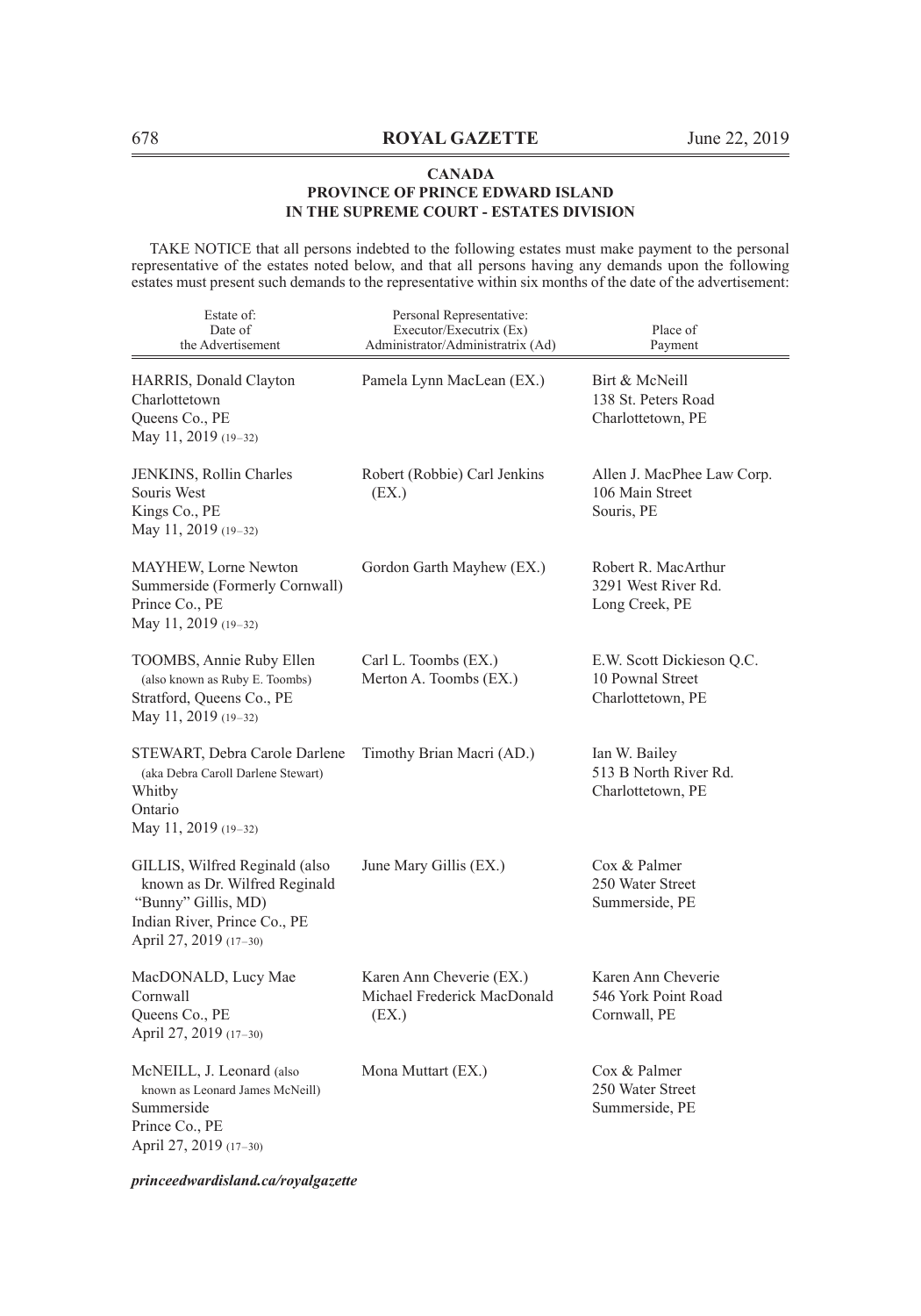TAKE NOTICE that all persons indebted to the following estates must make payment to the personal representative of the estates noted below, and that all persons having any demands upon the following estates must present such demands to the representative within six months of the date of the advertisement:

| Estate of:<br>Date of<br>the Advertisement                                                                                 | Personal Representative:<br>Executor/Executrix (Ex)<br>Administrator/Administratrix (Ad) | Place of<br>Payment                                                  |
|----------------------------------------------------------------------------------------------------------------------------|------------------------------------------------------------------------------------------|----------------------------------------------------------------------|
| PATE, Lex Allan<br>Sherbrooke<br>Prince Co., PE<br>April 27, 2019 (17-30)                                                  | Sharon O'Halloran (EX.)<br>Lindsay Rogers (EX.)                                          | Cox & Palmer<br>250 Water Street<br>Summerside, PE                   |
| GALLANT, Joseph A. (also<br>known as Joseph Alfred Gallant)<br>Charlottetown<br>Queens Co., PE<br>April 20, 2019 (16-29)   | George Charles Gallant (EX.)                                                             | Cox & Palmer<br>97 Queen Street<br>Charlottetown, PE                 |
| MITCHELL, Julia P. (also known<br>as Julia Patricia Mitchell)<br>Charlottetown<br>Queens Co., PE<br>April 20, 2019 (16-29) | John K. Mitchell (EX.)                                                                   | <b>Stewart McKelvey</b><br>65 Grafton Street<br>Charlottetown, PE    |
| MacCOUBREY, George Allan<br>(aka Allan George MacCoubrey)<br>Bolton<br>Ontario<br>April 20, 2019 (16-29)                   | Darcy MacCoubrey (EX.)                                                                   | Carr, Stevenson & MacKay<br>65 Queen Street<br>Charlottetown, PE     |
| MacDONALD, David Michael<br>James<br>Cornwall<br>Queens Co., PE<br>April 20, 2019 (16-29)                                  | Marie Louise Beatrice MacDonald<br>(EX.)                                                 | Birt & McNeill<br>138 St. Peters Road<br>Charlottetown, PE           |
| MacKENZIE, Gordon D. (also<br>known as Gordon Daniel MacKenzie)<br>Summerside<br>April 20, 2019 (16-29)                    | Spurgeon Robbins (EX.)<br>Raymond Rushton (EX.)                                          | Cox & Palmer<br>250 Water Street<br>Summerside, PE                   |
| AYLWARD, Edmond Dunston<br>(aka Edmund Dunstan Aylward)<br>Charlottetown<br>Queens Co., PE<br>April 13, 2019 (15-28)       | Joanne Constable (EX.)                                                                   | E. W. Scott Dickieson, Q.C.<br>10 Pownal Street<br>Charlottetown, PE |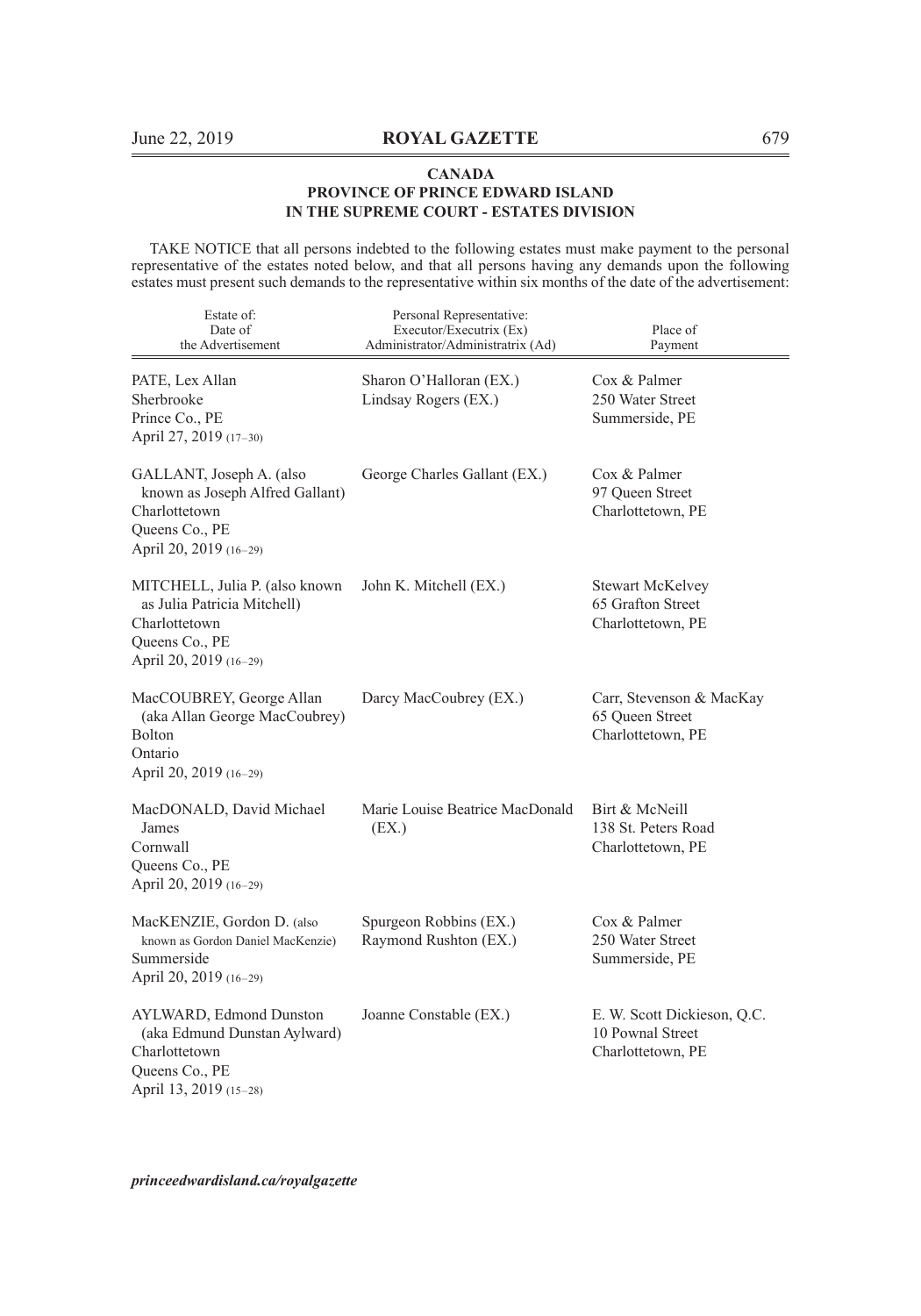TAKE NOTICE that all persons indebted to the following estates must make payment to the personal representative of the estates noted below, and that all persons having any demands upon the following estates must present such demands to the representative within six months of the date of the advertisement:

| Estate of:<br>Date of<br>the Advertisement                                                                  | Personal Representative:<br>Executor/Executrix (Ex)<br>Administrator/Administratrix (Ad) | Place of<br>Payment                                               |
|-------------------------------------------------------------------------------------------------------------|------------------------------------------------------------------------------------------|-------------------------------------------------------------------|
| COTTON, William Fenwick<br>Clinton<br>Queens Co., PE<br>April 13, 2019 (15-28)                              | Mary Janet Cotton (EX.)                                                                  | Key Murray Law<br>494 Granville Street<br>Summerside, PE          |
| HARDY, Isabel (also known<br>as Helen Isabel Hardy)<br>Montrose<br>Prince Co., PE<br>April 13, 2019 (15-28) | Ivan Hardy (EX.)<br>Walter Hardy (EX.)                                                   | Cox & Palmer<br>250 Water Street<br>Summerside, PE                |
| HOGG, Lloyd (also known<br>as Lloyd Denzil Hogg)<br>Summerside<br>Prince Co., PE<br>April 13, 2019 (15-28)  | Douglas MacMurdo (EX.)                                                                   | Cox & Palmer<br>250 Water Street<br>Summerside, PE                |
| JENKINS, Theresa Betty<br>Crapaud<br>Queens Co., PE<br>April 13, 2019 (15-28)                               | William Eric Jenkins (EX.)                                                               | Cox & Palmer<br>250 Water Street<br>Summerside, PE                |
| LOEWY, David<br><b>East Toronto</b><br>Ontario<br>April 13, 2019 (15-28)                                    | Hannah Hoppe (EX.)                                                                       | Key Murray Law<br>119 Oueen Street<br>Charlottetown, PE           |
| LYNCH, Mary (also known<br>as Mary Hilda Lynch)<br>O'Leary, Prince Co., PE<br>April 13, 2019 (15-28)        | Kathy Ann Wells (EX.)<br>Daniel Francis Lynch (EX.)                                      | Key Murray Law<br>446 Main Street<br>O'Leary, PE                  |
| MacDONALD, Alban Hugh<br>Monticello<br>Kings Co., PE<br>April 13, 2019 (15-28)                              | Cindy MacRae (EX.)                                                                       | Cox & Palmer<br>4A Riverside Drive<br>Montague, PE                |
| MacEACHERN, Betty Helene<br>Charlottetown<br>Queens Co., PE<br>April 13, 2019 (15-28)                       | Zandra Wilson (EX.)                                                                      | <b>Stewart McKelvey</b><br>65 Grafton Street<br>Charlottetown, PE |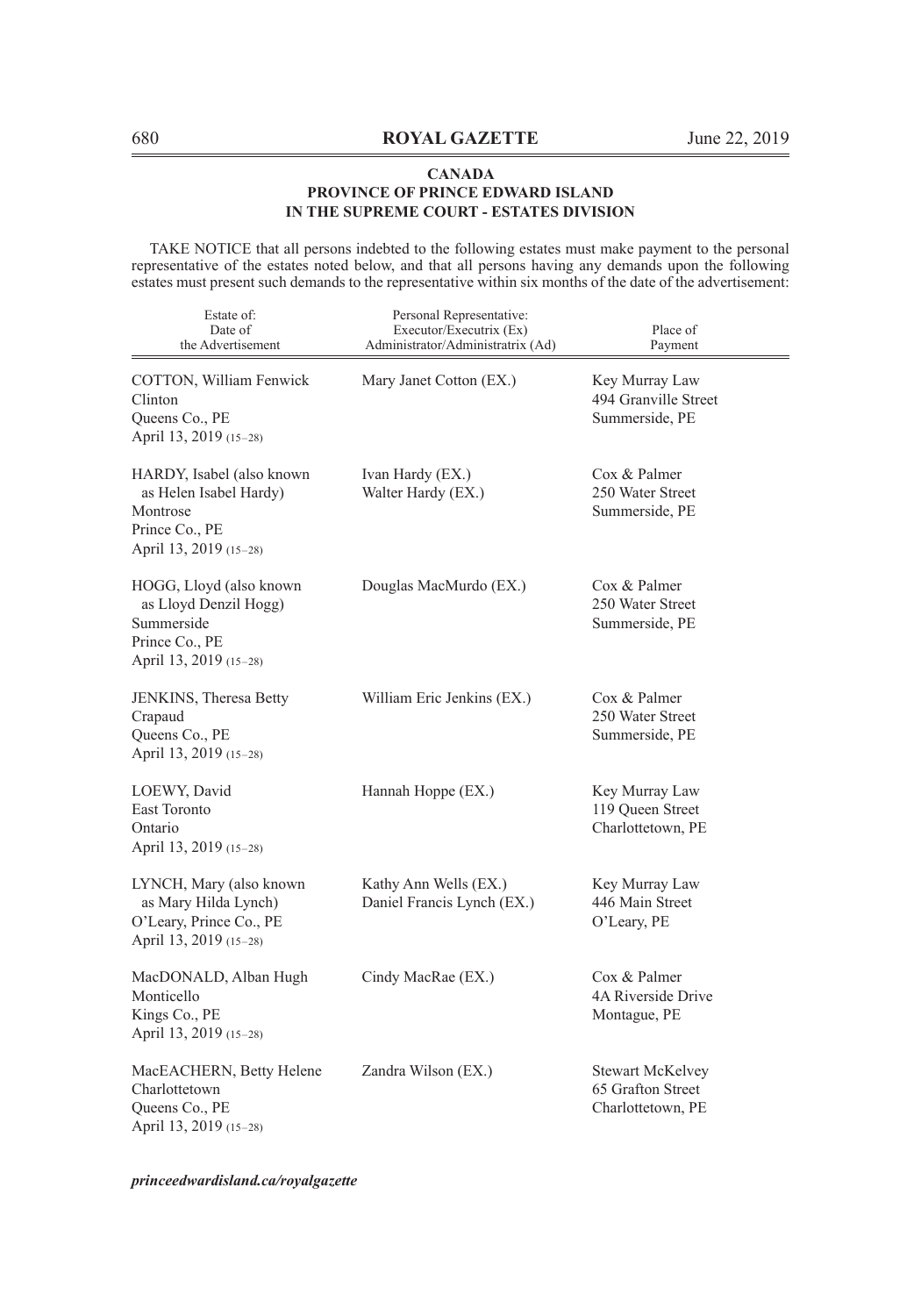TAKE NOTICE that all persons indebted to the following estates must make payment to the personal representative of the estates noted below, and that all persons having any demands upon the following estates must present such demands to the representative within six months of the date of the advertisement:

| Estate of:<br>Date of<br>the Advertisement                                                                                    | Personal Representative:<br>Executor/Executrix (Ex)<br>Administrator/Administratrix (Ad) | Place of<br>Payment                                              |
|-------------------------------------------------------------------------------------------------------------------------------|------------------------------------------------------------------------------------------|------------------------------------------------------------------|
| MacKINNON, Gary Joseph<br>Charlottetown<br>Queens Co., PE<br>April 13, 2019 (15-28)                                           | Gail Ann MacKinnon (EX.)                                                                 | MacNutt & Dumont<br>57 Water Street<br>Charlottetown, PE         |
| PEARDON, William Louis<br>Victoria Cross<br>Kings Co., PE<br>April 13, 2019 (15-28)                                           | Glenna Ann Campbell-Peardon<br>(EX.)                                                     | Cox & Palmer<br>4A Riverside Drive<br>Montague, PE               |
| MacDONALD, James Charles<br>(also known as Jim MacDonald)<br>Eldon<br>Queens Co., PE<br>April 13, 2019 (15-28)                | Judy Darlene MacDonald (AD.)                                                             | Campbell Stewart<br>137 Queen Street<br>Charlottetown, PE        |
| ANDREW, Brian Hooper<br><b>Milton Station</b><br>Queens Co., PE<br>April 6, 2019 (14–27)                                      | Carol Elizabeth Andrew (EX.)                                                             | Cox & Palmer<br>97 Queen Street<br>Charlottetown, PE             |
| <b>BUOTE, Marion Jessie</b><br>Tignish<br>Prince Co., PE<br>April 6, 2019 (14-27)                                             | Bruce Buote (EX.)                                                                        | Cox & Palmer<br>347 Church Street<br>Alberton, PE                |
| CLEMENTS, Cecil (also known<br>as Cecil Joseph Clements)<br><b>Burton</b><br>Prince Co., PE<br>April 6, 2019 (14–27)          | Kathleen Clements (EX.)                                                                  | Cox & Palmer<br>347 Church Street<br>Alberton, PE                |
| MacCORMAC, Ronald David<br>(also known as David R. MacCormac)<br>Charlottetown, PE<br>Queens Co., PE<br>April 6, 2019 (14-27) | Shaun MacCormac (EX.)<br>Marlene MacInnis (EX.)                                          | Shaun MacCormac<br>Charlottetown, PE                             |
| MacKINNON, Cyril Glen<br>Murray River<br>Kings Co. PE<br>April 6, 2019 (14–27)                                                | Margaret Dianne MacKinnon<br>(EX.)                                                       | Carr, Stevenson & MacKay<br>65 Oueen Street<br>Charlottetown, PE |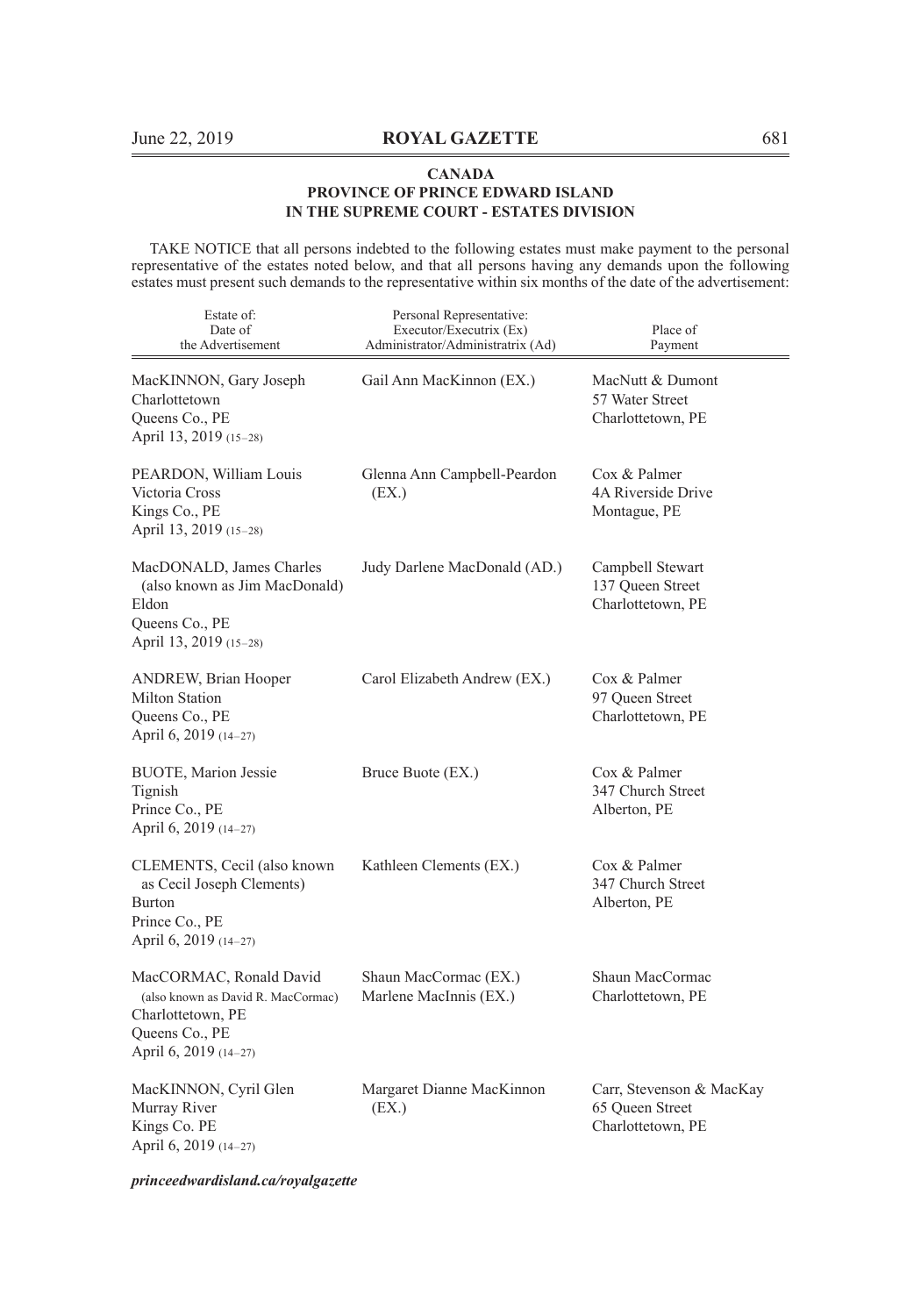TAKE NOTICE that all persons indebted to the following estates must make payment to the personal representative of the estates noted below, and that all persons having any demands upon the following estates must present such demands to the representative within six months of the date of the advertisement:

| Estate of:<br>Date of<br>the Advertisement                                            | Personal Representative:<br>Executor/Executrix (Ex)<br>Administrator/Administratrix (Ad) | Place of<br>Payment                                               |
|---------------------------------------------------------------------------------------|------------------------------------------------------------------------------------------|-------------------------------------------------------------------|
| MacPHEE, J. Wayne<br>Montague<br>Kings Co., PE<br>April 6, 2019 (14-27)               | Deborah A. MacPhee (EX.)                                                                 | Cox & Palmer<br>4A Riverside Drive<br>Montague, PE                |
| MAYNE, Evelyn Maria<br>Emerald<br>Queens Co., PE<br>April 6, 2019 (14-27)             | Barry Mayne (EX.)                                                                        | Key Murray Law<br>494 Granville Street<br>Summerside, PE          |
| STEWART, Byron James<br>Crapaud<br>Queens Co., PE<br>April 6, 2019 (14-27)            | Kent Byron Stewart (EX.)<br>Kathy Anne MacLeod (also<br>known as Kathy Sherren) (EX.)    | Key Murray Law<br>494 Granville Street<br>Summerside, PE          |
| POWER, James Edmund<br>Charlottetown<br>Queens Co., PE<br>April 6, 2019 (14-27)       | Kenneth Power (EX.)<br>Eugene Power (EX.)                                                | Carr, Stevenson & MacKay<br>65 Oueen Street<br>Charlottetown, PE  |
| KRIVOGUZOVS, Thomas Martin<br>Slemon Park<br>Prince Co., PE<br>April 6, 2019 (14-27)  | Janice MacCormac (AD.)                                                                   | Collins & Associates<br>134 Kent Street<br>Charlottetown, PE      |
| BERNARD, Avis Elaine<br>Clinton<br>Queens Co., PE<br>March 30, 2019 (13-26)           | Kathleen MacDonald (EX.)                                                                 | <b>Stewart McKelvey</b><br>65 Grafton Street<br>Charlottetown, PE |
| DONALD, Marion Sophie<br>O'Leary<br>Prince Co., PE<br>March 30, 2019 (13-26)          | Della Rae Rix (also known<br>as Della Donald Rix) (EX.)<br>Darrell Donald (EX.)          | Cox & Palmer<br>347 Church Street<br>O'Leary, PE                  |
| JOLLIMORE, Lauretta Isabel<br>Springbrook<br>Queens Co., PE<br>March 30, 2019 (13-26) | Cheryl Dawn Jollimore Reid (EX.)<br>Donald Leslie Jollimore (EX.)                        | Key Murray Law<br>494 Granville Street<br>Summerside, PE          |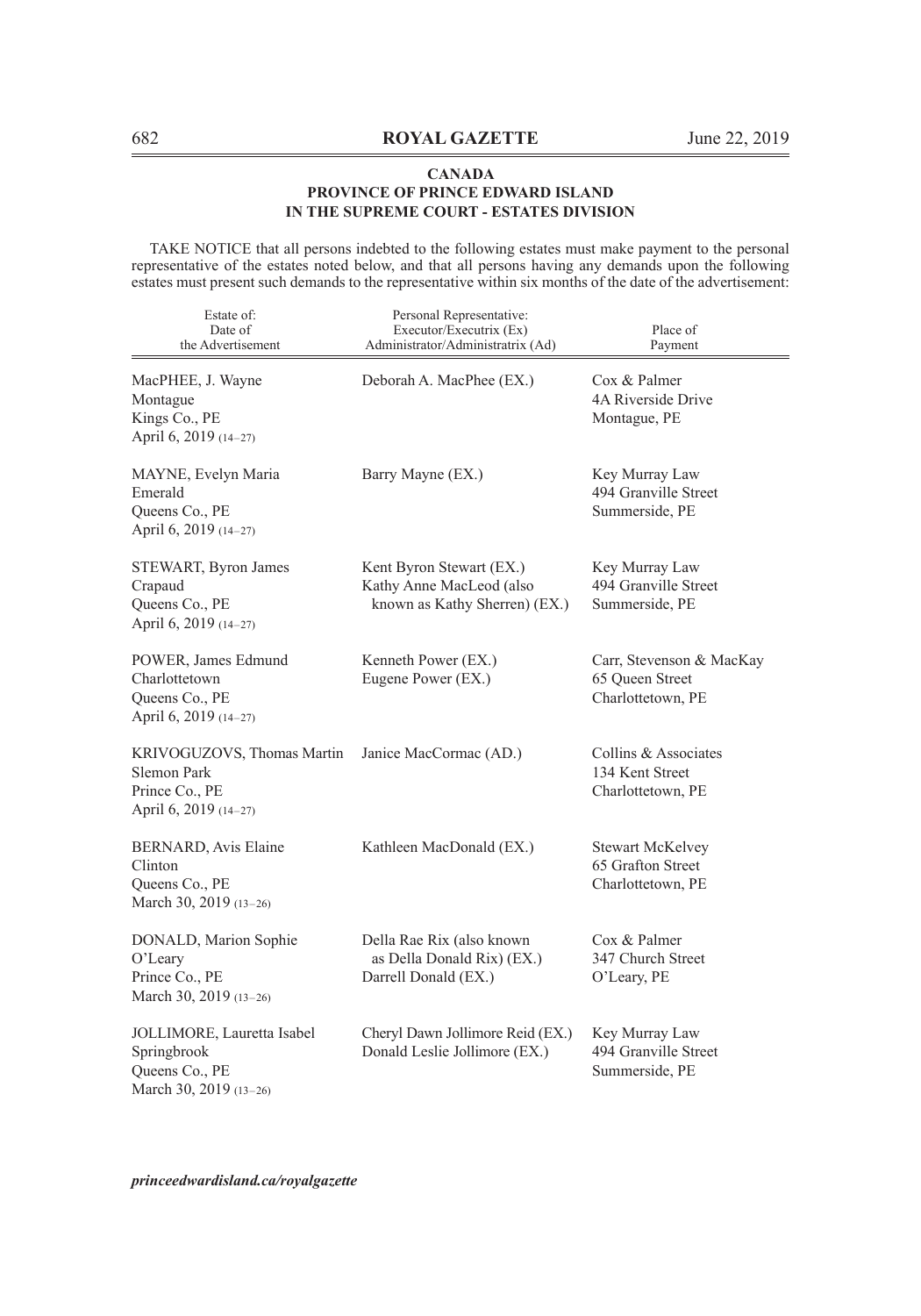TAKE NOTICE that all persons indebted to the following estates must make payment to the personal representative of the estates noted below, and that all persons having any demands upon the following estates must present such demands to the representative within six months of the date of the advertisement:

| Estate of:<br>Date of<br>the Advertisement                                                                            | Personal Representative:<br>Executor/Executrix (Ex)<br>Administrator/Administratrix (Ad) | Place of<br>Payment                                               |
|-----------------------------------------------------------------------------------------------------------------------|------------------------------------------------------------------------------------------|-------------------------------------------------------------------|
| JOLLIMORE, Roland James Merrill<br>Springbrook<br>Queens Co., PE<br>March 30, 2019 (13-26)                            | Cheryl Dawn Jollimore Reid (EX.)<br>Donald Leslie Jollimore (EX.)                        | Key Murray Law<br>494 Granville Street<br>Summerside, PE          |
| EVANS, Rowland Llewellyn<br>North Carleton<br>Prince Co., PE<br>March 30, 2019 (13-26)                                | Gary Llewellyn Evans (EX.)                                                               | Carr, Stevenson & MacKay<br>65 Queen Street<br>Charlottetown, PE  |
| MacINTYRE, Ambrose Francis<br>(also known as Bruce MacIntyre)<br>Rollo Bay<br>Kings Co., PE<br>March 30, 2019 (13-26) | Beulah MacIntyre (EX.)                                                                   | Allen J. MacPhee Law Corp.<br>106 Main Street<br>Souris, PE       |
| WADDELL, Audrey<br>Crapaud<br>Queens Co., PE<br>March 30, 2019 (13-26)                                                | Canda L. Long (EX.)<br>Carla N. Fenerty (EX.)                                            | Campbell Stewart<br>137 Queen Street<br>Charlottetown, PE         |
| DOUCETTE, Robert Emanuel<br>Charlottetown<br>Queens Co., PE<br>March 30, 2019 (13-26)                                 | Wendy Peters (AD.)                                                                       | Carr, Stevenson & MacKay<br>65 Queen Street<br>Charlottetown, PE  |
| FORTCH, Helen Marie Paulette<br>O'Leary<br>Prince Co., PE<br>March 30, 2019 (13-26)                                   | Charles Lloyd MacDonald (AD.)                                                            | Key Murray Law<br>446 Main Street<br>O'Leary, PE                  |
| GAUDET, Christopher Joseph<br>Nail Pond<br>Prince Co., PE<br>March 30, 2019 (13-26)                                   | Chelsey Lil Aleata Gaudet (AD.)                                                          | Cox & Palmer<br>347 Church Street<br>Alberton, PE                 |
| BLACQUIERE, Joseph Edwin<br>North Rustico<br>Queens Co., PE<br>March 23, 2019 (12-25)                                 | Debbie Cormier (EX.)                                                                     | E.W. Scott Dickieson Law<br>10 Pownal Street<br>Charlottetown, PE |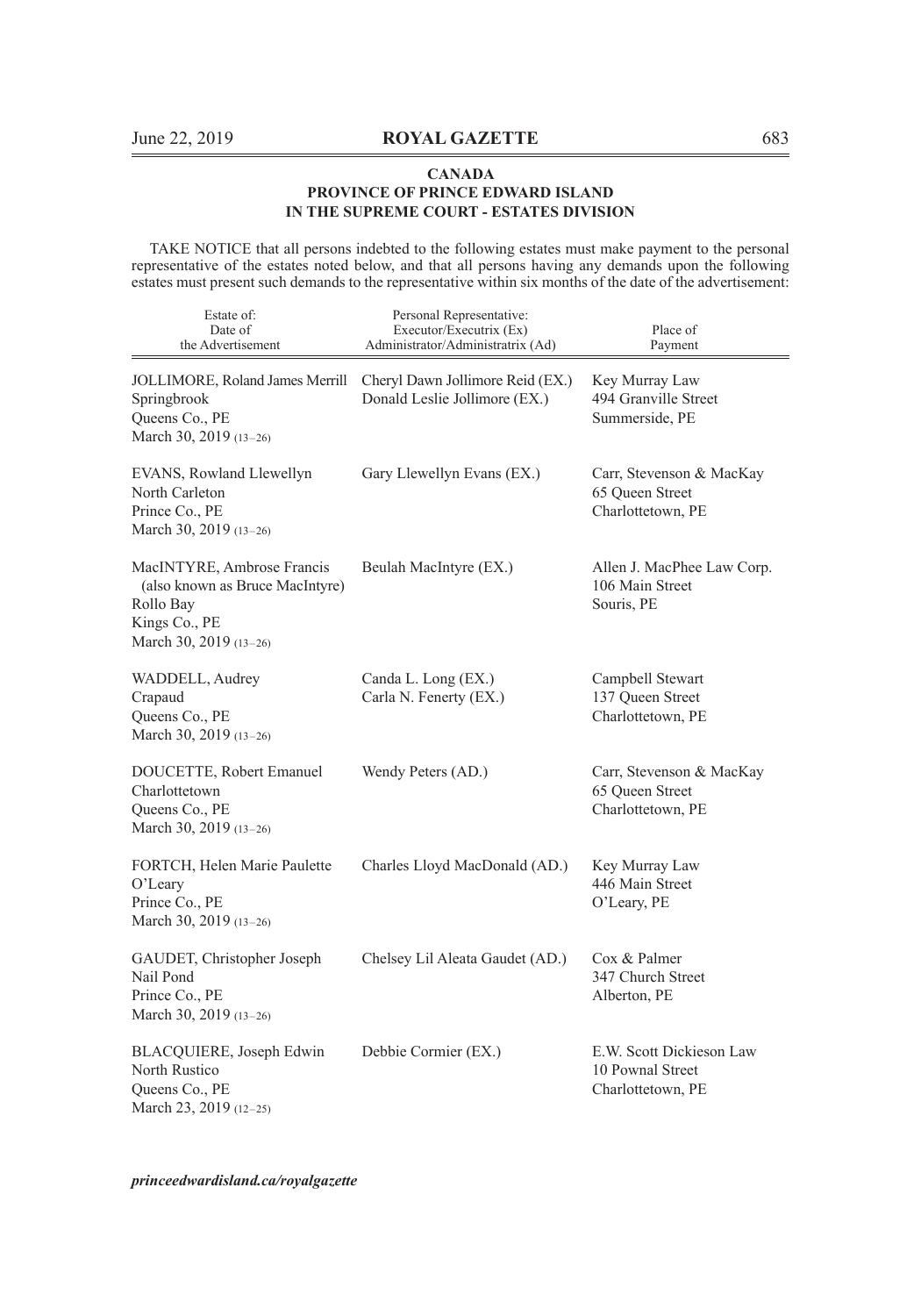TAKE NOTICE that all persons indebted to the following estates must make payment to the personal representative of the estates noted below, and that all persons having any demands upon the following estates must present such demands to the representative within six months of the date of the advertisement:

| Estate of:<br>Date of<br>the Advertisement                                                                                   | Personal Representative:<br>Executor/Executrix (Ex)<br>Administrator/Administratrix (Ad) | Place of<br>Payment                                               |
|------------------------------------------------------------------------------------------------------------------------------|------------------------------------------------------------------------------------------|-------------------------------------------------------------------|
| FELDSTEIN, Sol<br>Charlottetown<br>Queens Co., PE<br>March 23, 2019 (12-25)                                                  | Peter Feldstein (EX.)                                                                    | T. Daniel Tweel<br>105 Kent Street<br>Charlottetown, PE           |
| GARNHUM, Beatrice Christina<br>(aka Beatrice Christena Garnham)<br>Charlottetown<br>Queens Co., PE<br>March 23, 2019 (12-25) | Bonnie Mitchell (EX.)                                                                    | HBC Law Corp.<br>25 Queen Street<br>Charlottetown, PE             |
| KNOX, John Donald<br>Halifax<br>Nova Scotia<br>March 23, 2019 (12-25)                                                        | Mary Patricia Knox (EX.)                                                                 | Key Murray Law<br>119 Queen Street<br>Charlottetown, PE           |
| LLEWELLYN, Theresa Mary<br>Charlottetown<br>Queens Co., PE<br>March 23, 2019 (12-25)                                         | Paul Llewellyn (EX.)<br>Derek Llewellyn (EX.)                                            | E.W. Scott Dickieson Law<br>10 Pownal Street<br>Charlottetown, PE |
| MacKENZIE, Robert Irving<br>Hartsville<br>Queens Co., PE<br>March 23, 2019 (12-25)                                           | Betty MacKenzie (EX.)<br>Thane MacKenzie (EX.)                                           | <b>Stewart McKelvey</b><br>65 Grafton Street<br>Charlottetown, PE |
| McGAUGHEY, Morgan<br>Charlottetown<br>Queens Co., PE<br>March 23, 2019 (12-25)                                               | Michael McGaughey (EX.)<br>Sheila McGaughey-Coyle (EX.)                                  | Philip Mullally Q.C.<br>51 University Avenue<br>Charlottetown, PE |
| McGAUGHEY, Sylvia Agnes<br>Charlottetown<br>Queens Co., PE<br>March 23, 2019 (12-25)                                         | Michael McGaughey (EX.)<br>Sheila McGaughey-Coyle (EX.)                                  | Philip Mullally Q.C.<br>51 University Avenue<br>Charlottetown, PE |
| McKINNON, Reginald John<br>Toronto<br>Ontario<br>March 23, 2019 (12-25)                                                      | Glen Williams (EX.)                                                                      | Key Murray Law<br>446 Main Street<br>O'Leary, PE                  |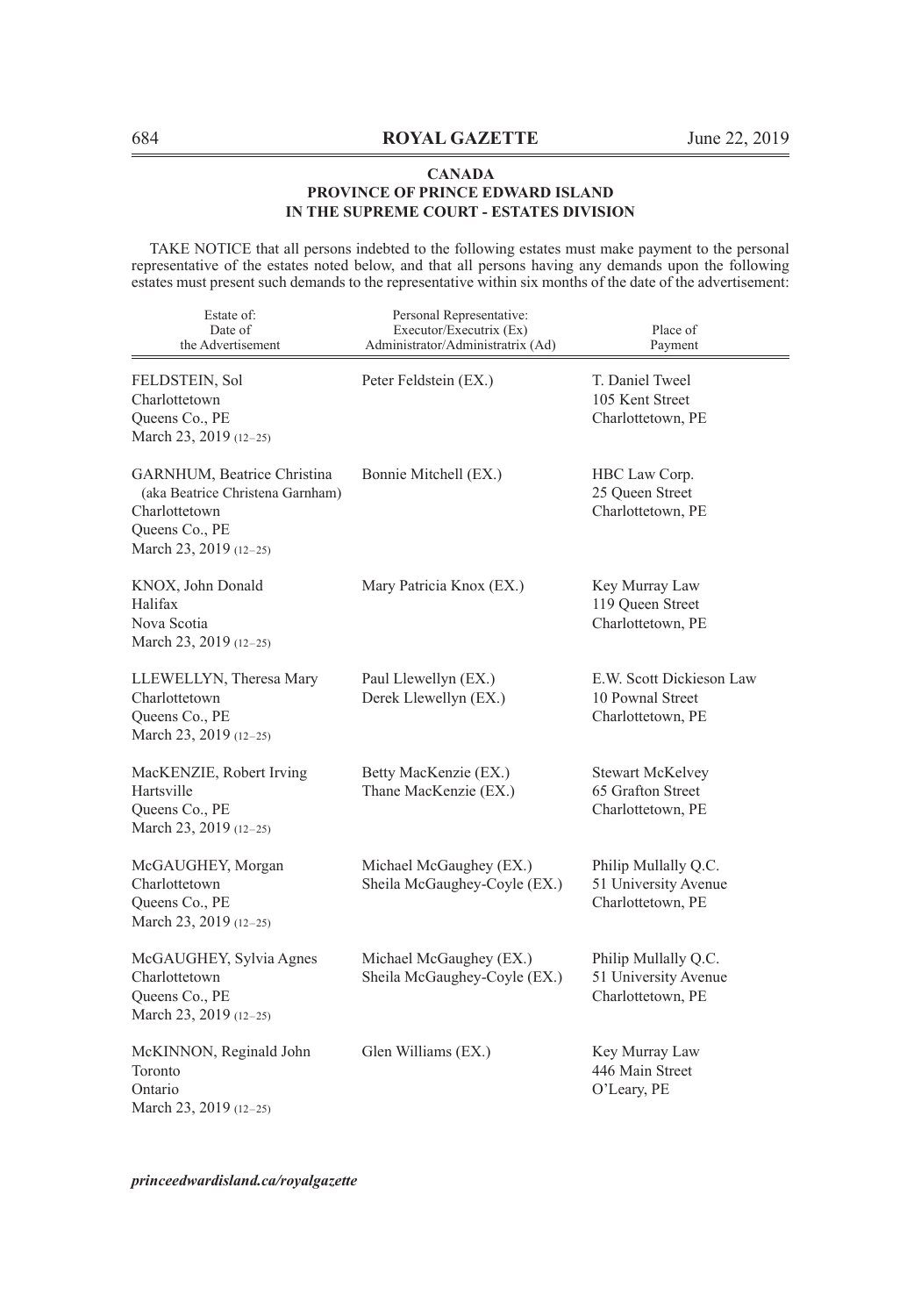TAKE NOTICE that all persons indebted to the following estates must make payment to the personal representative of the estates noted below, and that all persons having any demands upon the following estates must present such demands to the representative within six months of the date of the advertisement:

| Estate of:<br>Date of<br>the Advertisement                                                                                   | Personal Representative:<br>Executor/Executrix (Ex)<br>Administrator/Administratrix (Ad) | Place of<br>Payment                                      |
|------------------------------------------------------------------------------------------------------------------------------|------------------------------------------------------------------------------------------|----------------------------------------------------------|
| MITCHELL, David Cansdale<br>Charlottetown<br>Queens Co., PE<br>March 23, 2019 (12-25)                                        | Daphne E. Dumont (EX.)<br>Richard C. Dumont (EX.)                                        | MacNutt & Dumont<br>57 Water Street<br>Charlottetown, PE |
| SCOTHORNE, Jeanne G. (also<br>known as Jeanne Garforth Scothorne)<br>Hanover<br>Massachusetts, USA<br>March 23, 2019 (12-25) | Marguerite Harrold (EX.)                                                                 | Cox & Palmer<br>250 Water Street<br>Summerside, PE       |
| SIMPSON, Una Catherine<br>Charlottetown<br>Queens Co., PE<br>March 23, 2019 (12-25)                                          | Helen Buntain (EX.)<br>Nancy (Johnson) Simpson (EX.)                                     | HBC Law Corp.<br>25 Queen Street<br>Charlottetown, PE    |
| YEO, Nellie Grace<br>Summerside<br>Prince Co., PE<br>March 23, 2019 (12-25)                                                  | Craig Yeo (EX.)<br>Wade Yeo (EX.)                                                        | Cox & Palmer<br>250 Water Street<br>Summerside, PE       |
| COFFIN, Mary Doreen<br>Souris<br>Kings Co., PE<br>March 23, 2019 (12-25)                                                     | Travis Coffin (AD.)                                                                      | Cox & Palmer<br>4A Riverside Drive<br>Montague, PE       |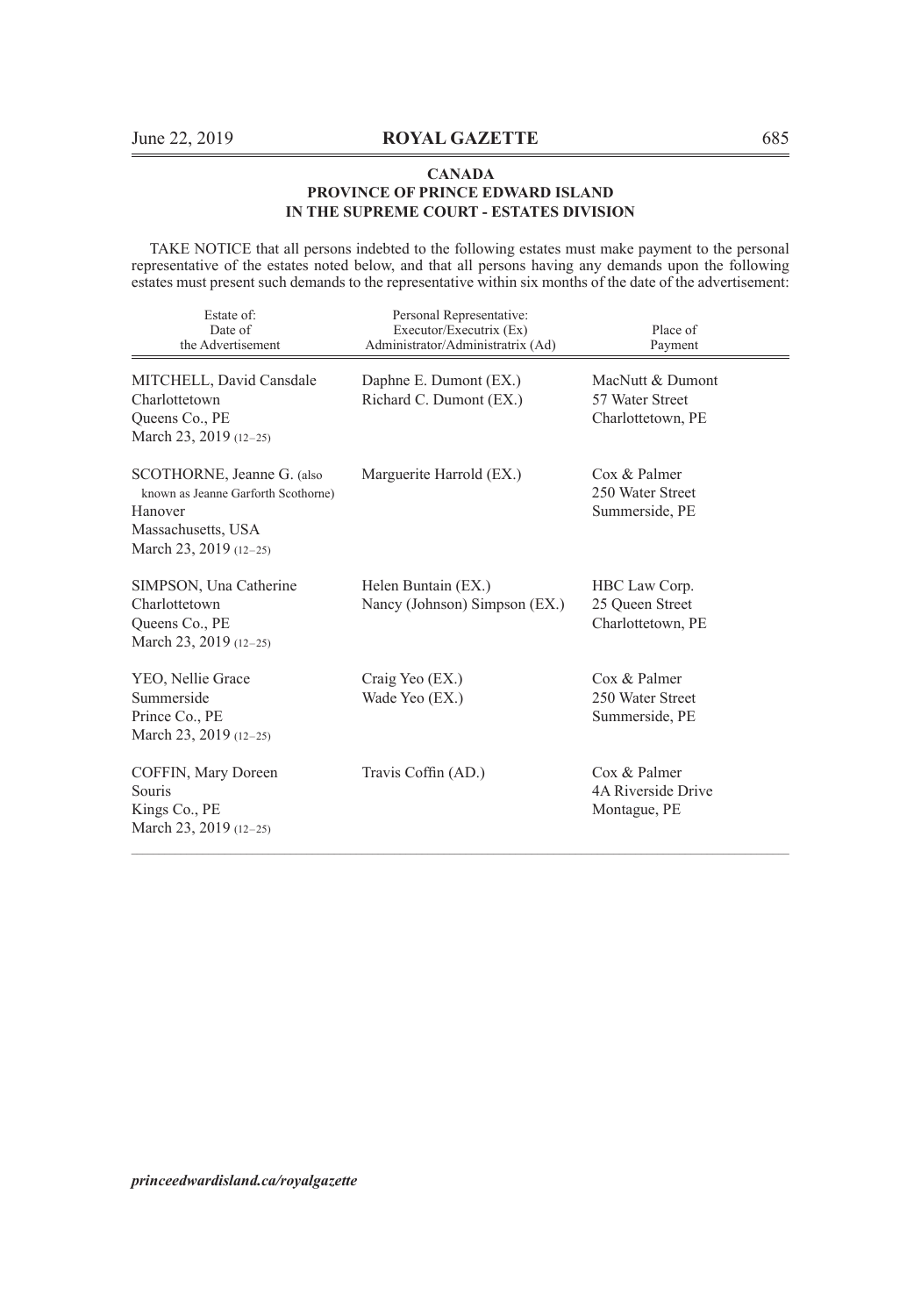The following orders were approved by Her Honour the Lieutenant Governor in Council dated June 11, 2019.

#### **EC2019-412**

## **LEGISLATIVE ASSEMBLY DEFERRED ELECTION ELECTORAL DISTRICT NO. 9 CHARLOTTETOWN-HILLSBOROUGH PARK**

Council ordered that an amended Writ do issue for a Deferred Election in Electoral District No. 9, Charlottetown-Hillsborough Park.

The said amended Writ shall bear the date of Monday, the 17th day of June, 2019, and Ordinary Polling Day shall be on Monday, the 15th day of July 2019.

## **EC2019-416**

## **PUBLIC DEPARTMENTS ACT DEPARTMENT OF AGRICULTURE AND LAND DEPUTY MINISTER - APPOINTMENT LAURIE LOANE (TO RESCIND)**

Council, having under consideration Order-in-Council EC2019-290 of May 10, 2019, rescinded the said Order, thus rescinding the appointment of Laurie Loane as Deputy Minister of Agriculture and Land, effective June 7, 2019.

## **EC2019-417**

## **PUBLIC DEPARTMENTS ACT DEPARTMENT OF AGRICULTURE AND LAND ACTING DEPUTY MINISTER - APPOINTMENT BRIAN MATHESON (APPROVED)**

Pursuant to subsection 7(1) of the *Public Departments Act* R.S.P.E.I. 1988, Cap. P-29 Council appointed Brian Matheson to serve at pleasure as Acting Deputy Minister of Agriculture and Land, effective June 7, 2019.

#### Signed,

Paul T. Ledwell Clerk of the Executive Council and Secretary to Cabinet

25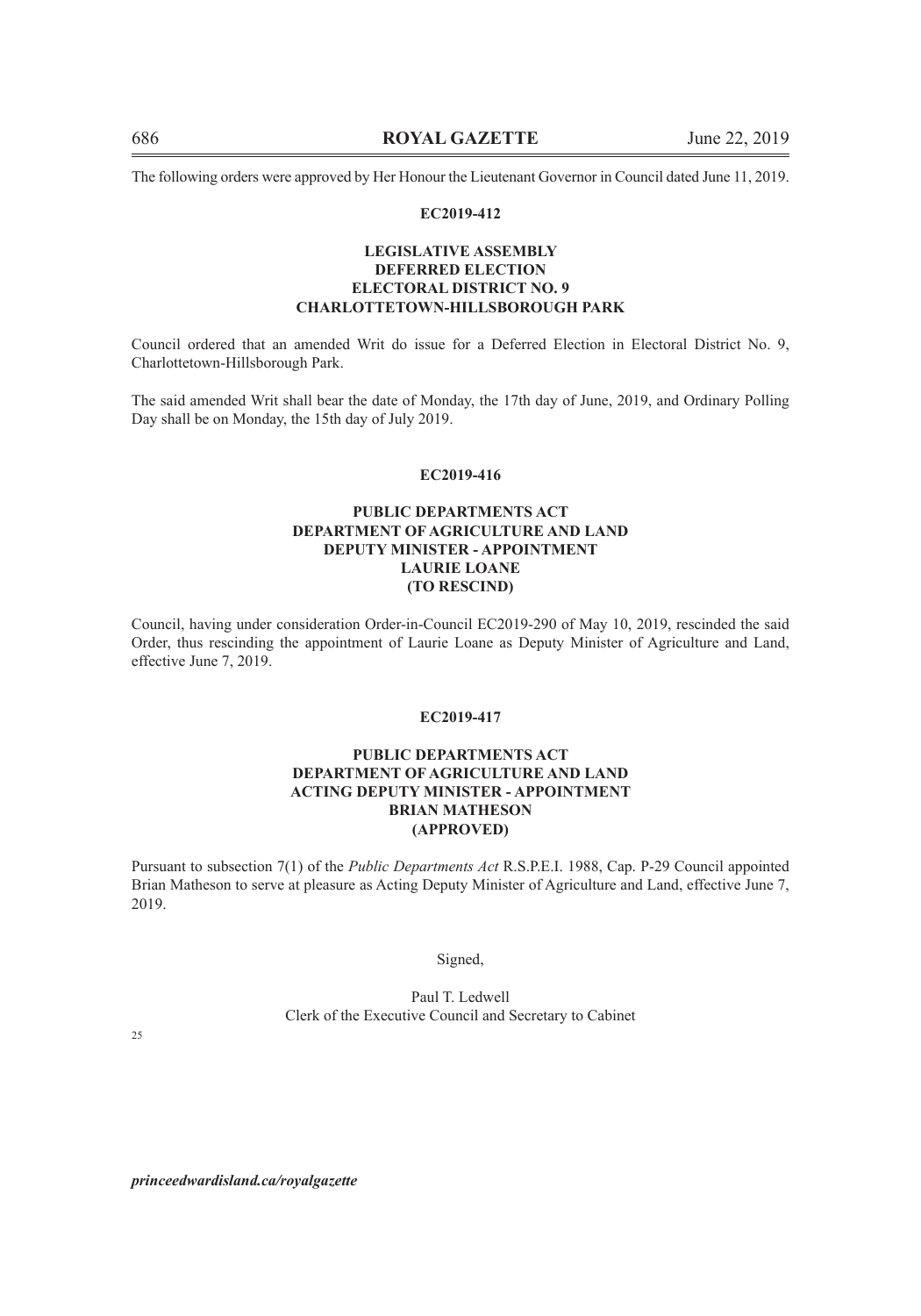### CANADA

#### PROVINCE OF PRINCE EDWARD ISLAND

IN THE MATTER of the *Municipal Government Act*, R.S.P.E.I. 1988, Cap. M-12.1, sections 117, 147 and 148

TO: All Municipal Councils

## **ORDER**

**WHEREAS** the *Municipal Government Act*, R.S.P.E.I. 1988, Cap. M-12.1 (the "Act") requires municipal councils to pass various bylaws at various points in time;

**AND WHEREAS** the Act requires that municipal councils pass the following bylaws within twelve (12) months of the date of the coming into force of the Act:

- Records Retention and Disposal Schedule Bylaw (subsection 117(1) of the Act)
- Access to Information and Protection of Personal Information Bylaw (subsections 147(1) and 148(1) of the Act);

**AND WHEREAS** the date of the coming into force of the Act was December 23, 2017;

**AND WHEREAS** by Order dated December 3, 2018, the time by which to pass the Bylaws listed above was extended to eighteen (18) months, which is by June 23, 2019;

**AND WHEREAS** it has become apparent that the required regulations upon which the Bylaws listed above must be based will not be completed prior to June 23, 2019;

**AND WHEREAS** under subsection 8(2) of the Act, I have the authority to make an order extending the time required to do something under this Act;

**AND WHEREAS** for the reason stated above, I have determined that it is necessary to give municipal councils an extension of time in which to pass the Bylaws listed above;

**I THEREFORE ORDER** that all municipal councils shall have the time extended to twenty-four (24) months from the coming into force of the Act to enact the following bylaws:

- Records Retention and Disposal Schedule Bylaw (subsection 117(1) of the Act)
- Access to Information and Protection of Personal Information Bylaw (subsections 147(1) and 148(1) of the Act).

**AND I FURTHER THEREFORE ORDER** that this order shall take effect the 15th day of June, 2019.

**DATED** at Charlottetown in Queens County, Province of Prince Edward Island this 17th day of June, 2019.

Jamie Fox Minister of Fisheries and Communities

 $25$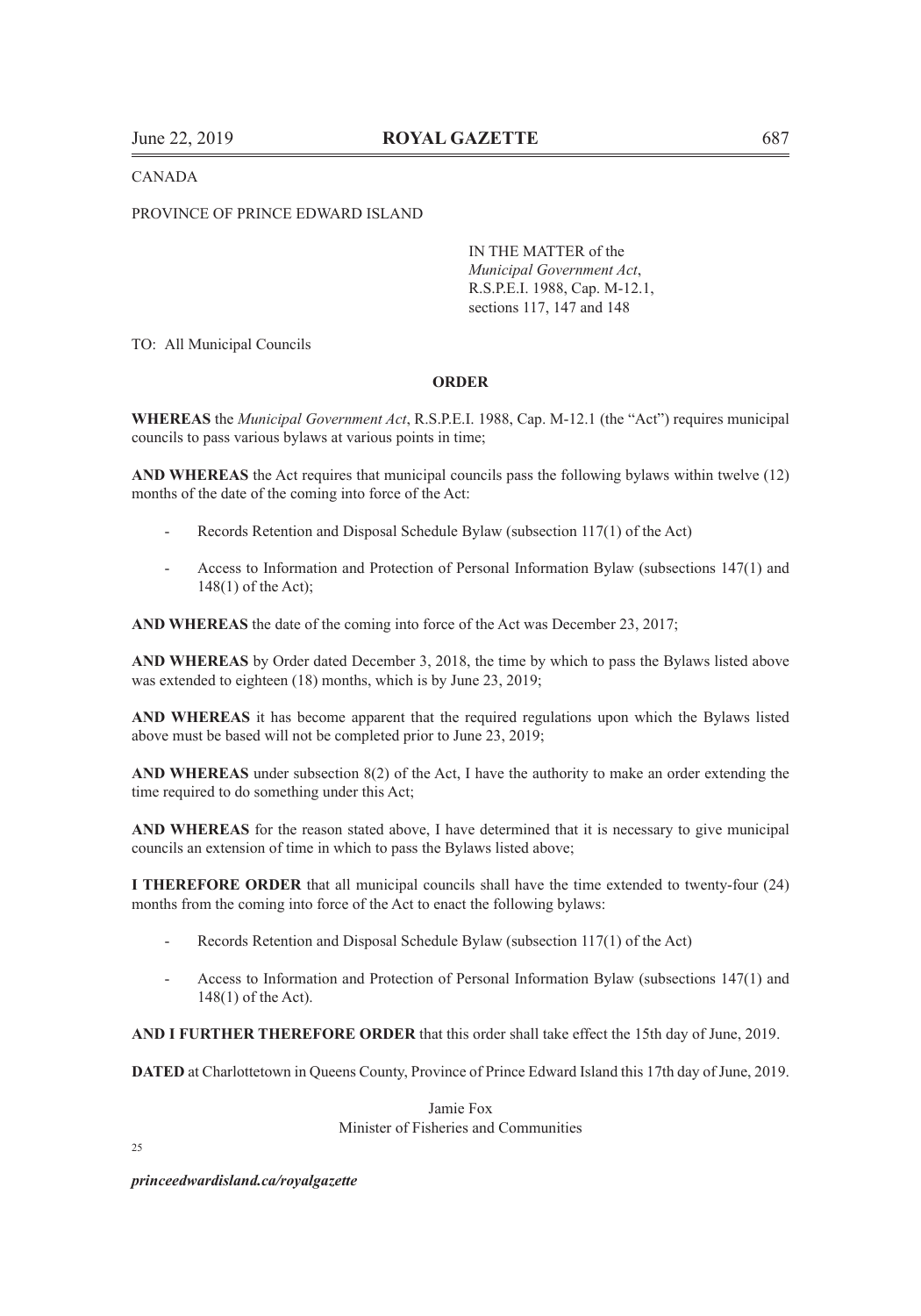## **DFPEI 2019-04 DAIRY FARMERS OF PRINCE EDWARD ISLAND**

**ORDER: DFPEI 2019-04 EFFECTIVE: 11 April 2019**

Under the *Natural Products Marketing Act*, R.S.P.E.I. 1988, Cap. N-3, and the Dairy Farmers of Prince Edward Island Regulations thereunder, Dairy Farmers of Prince Edward Island makes the following order

## **REVOCATION ORDER**

| Application  | 1. This Order revokes Dairy Farmers of PEI Board Order 2018-02 dated July 1, 2018.                                                                                                                                                              |
|--------------|-------------------------------------------------------------------------------------------------------------------------------------------------------------------------------------------------------------------------------------------------|
| Definitions  | 2. The words herein shall have the meanings as found in the Prince Edward Island Natural<br><i>Products Marketing Act</i> and the Dairy Farmers of Prince Edward Island Regulations<br>unless differentiated herein and as hereinafter defined. |
| Revocation   | 3. Dairy Farmers of PEI Board Order 2018-02, dated the 1st day of July 2018, is hereby<br>revoked.                                                                                                                                              |
| Commencement | 4. This order comes into force on April 11, 2019.                                                                                                                                                                                               |

DATED at Charlottetown, Prince Edward Island, this 11th day of April 2019.

Harold MacNevin, Chair Gordon MacBeath, Secretary

25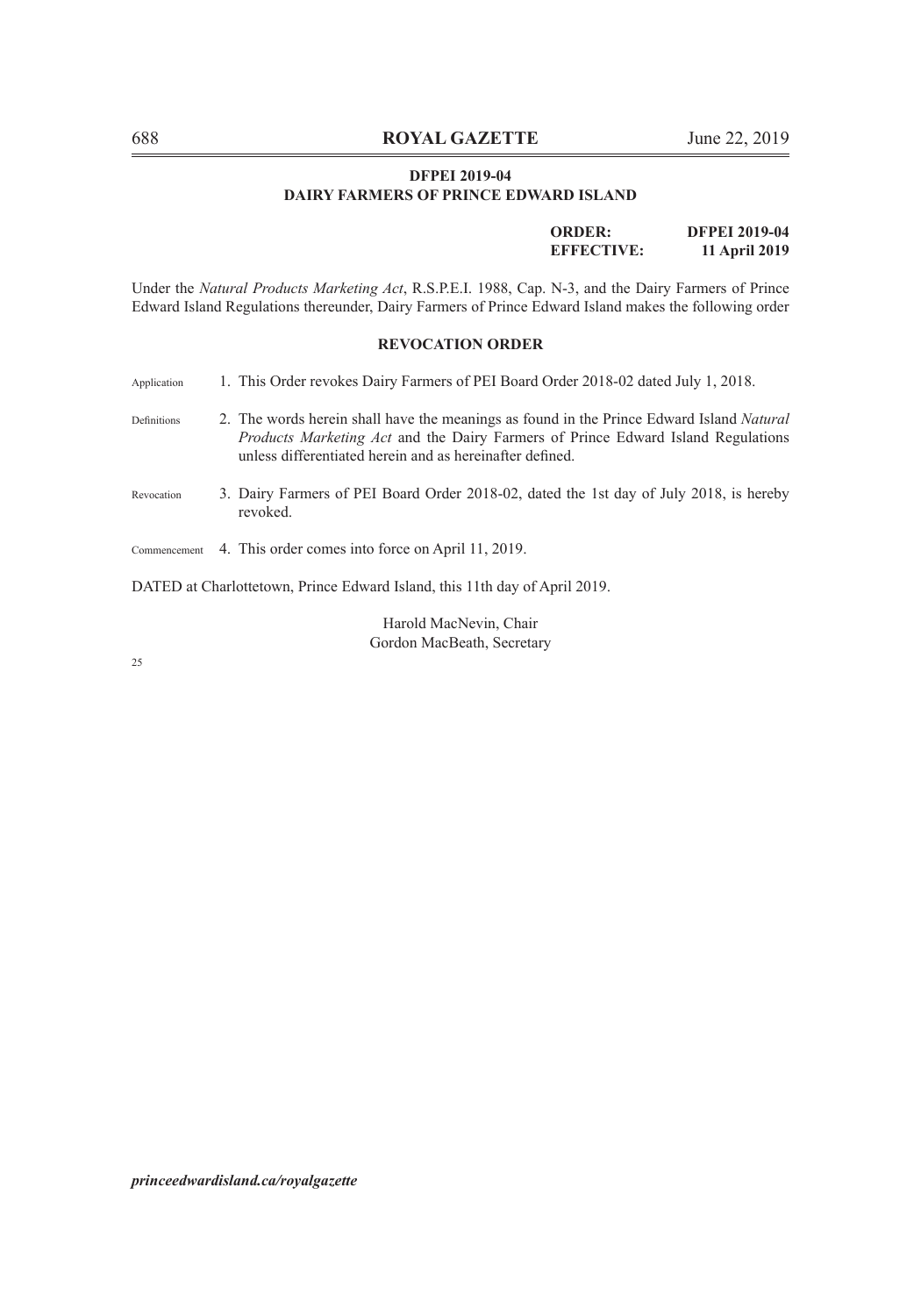#### **NOTICE OF DISSOLUTION**

*Partnership Act* R.S.P.E.I. 1988, Cap. P-1

Public Notice is hereby given that a Notice of Dissolution has been filed under the *Partnership Act* for each of the following:

| Name: SOU'WEST BAR & GRILL |               |
|----------------------------|---------------|
| Owner: 101676 P.E.I. INC.  |               |
| <b>Registration Date:</b>  | June 12, 2019 |

Name: FAIR ISLAND TOURS Owner: Chris Garnhum David Howatt Terry Thompson Registration Date: June 10, 2019

| Name: SWEET DREAMS COTTAGES                      |               |
|--------------------------------------------------|---------------|
| Owner: Rhonda Mongeon                            |               |
| <b>Registration Date:</b>                        | June 14, 2019 |
| Name: UNCLE MIKE'S BAR AND GRILL<br>ON THE WATER |               |

Owner: Maxine Casey Registration Date: June 13, 2019  $25$ 

 $\mathcal{L}_\text{max}$  and  $\mathcal{L}_\text{max}$  and  $\mathcal{L}_\text{max}$  and  $\mathcal{L}_\text{max}$  and  $\mathcal{L}_\text{max}$  and  $\mathcal{L}_\text{max}$ **NOTICE OF INCORPORATION**

> *Business Corporations Act*  R.S.P.E.I. 1988, Cap. B 6.01

PUBLIC NOTICE is hereby given that under the *Business Corporations Act*, a certificate of Incorporation has been issued to:

| Name: 102360 P.E.I. INC. |                               |               |
|--------------------------|-------------------------------|---------------|
|                          | 19566 Trans Canada Hwy Rte 1  |               |
|                          | Hampton, PE C0A 1J0           |               |
|                          | Incorporation Date:           | June 12, 2019 |
|                          | Name: 102361 P.E.I. INC.      |               |
|                          | 106 Kensington Rd             |               |
|                          | Charlottetown, PE C1A 5J5     |               |
|                          | Incorporation Date:           | June 13, 2019 |
|                          | Name: HASLEMERE FARMS LIMITED |               |
|                          | 2839 Rte 1A                   |               |
|                          | North Bedeque, PE C1N 4J9     |               |
|                          | Incorporation Date:           | June 17, 2019 |

Name: NATURAL GIFT INC. 119 Kent St Charlottetown, PE C1A 1N3 Incorporation Date: June 11, 2019  $25$ 

**NOTICE OF REGISTRATION** *Partnership Act* R.S.P.E.I. 1988, Cap. P 1, s.52 and s.54(1)

 $\mathcal{L}_\text{max}$  and  $\mathcal{L}_\text{max}$  and  $\mathcal{L}_\text{max}$  and  $\mathcal{L}_\text{max}$  and  $\mathcal{L}_\text{max}$  and  $\mathcal{L}_\text{max}$ 

Public Notice is hereby given that the following Declarations have been filed under the *Partnership Act*:

Name: SOU'WEST BAR AND GRILL Owner: 102306 P.E.I. Inc. 24531 Rte 2 PO Box 700 Kensington, PE C0B 1M0 Registration Date: May 22, 2019 Name: THE CATCH - REAL MARITIME SEAFOOD Owner: Erica Wagner 1327 Port Hill Station Rd Rte 169 PO Box 87 Tyne Valley, PE C0B 2C0

Registration Date: June 11, 2019

Name: CANACCORD GENUITY DIRECT Owner: Canaccord Genuity Corp. 161 Bay Street, Suite 3000 P.O. Box 516 Toronto, ON M5J 2S1 Registration Date: June 11, 2019

Name: K.W.A. CONSTRUCTION Owner: Kent Affleck 35 Cormac Cr Stanhope, PE C0A 1P0 Registration Date: June 11, 2019

Name: AVISO SOLUTIONS INSTITUTIONNELLES Owner: Credential QTrade Securities Inc. Valeurs Mobilieres Credential QTrade Inc. 800-1111 West Georgia Street Vancouver, BC V6E 4T6 Registration Date: June 11, 2019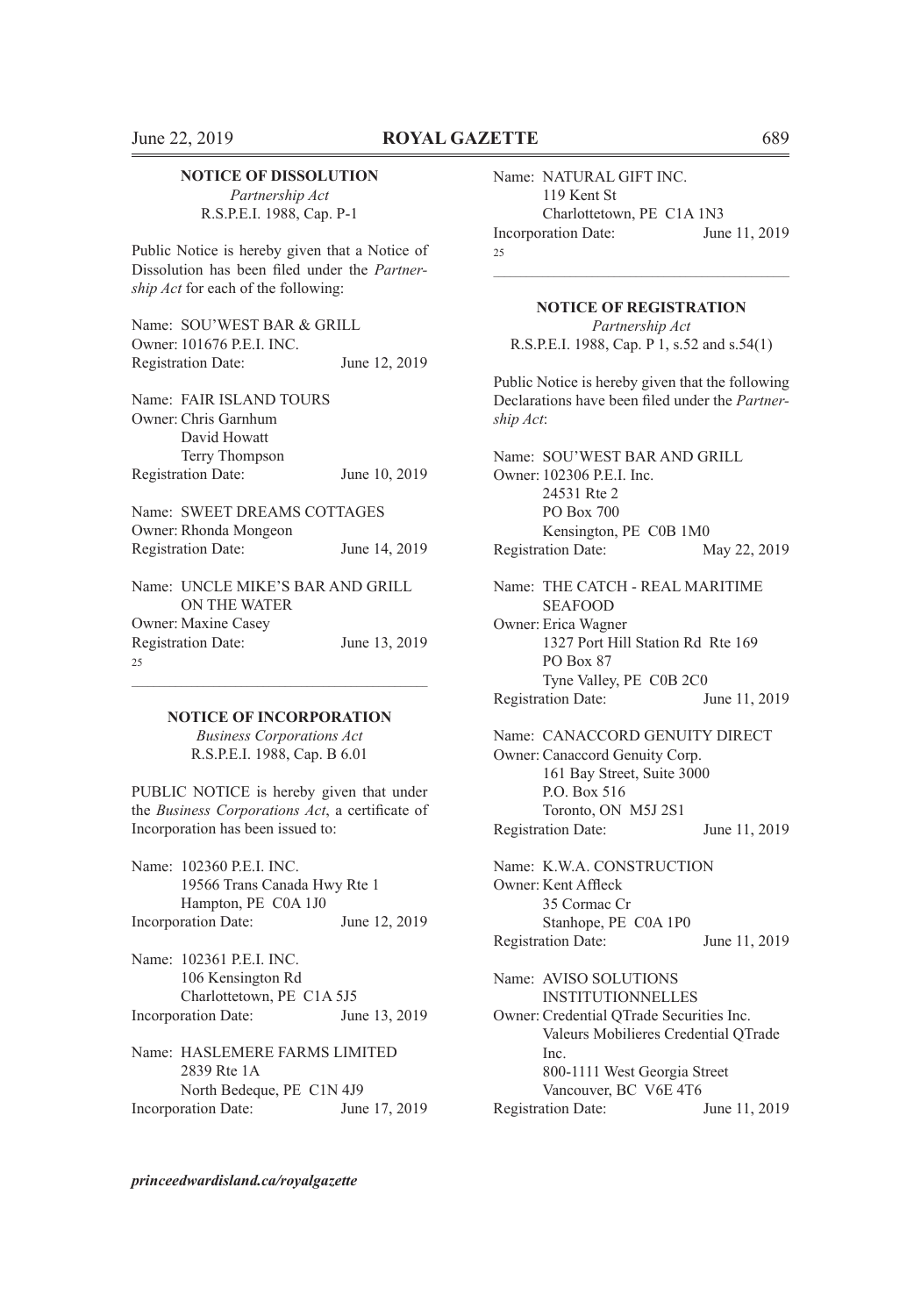Name: AVISO CORRESPONDENT **PARTNERS** Owner: INTEGRATED CASH LOGISTICS CANADA INC. 800-1111 West Georgia Street Vancouver, BC V6E 4T6<br>tition Date: June 11, 2019 Registration Date: Name: HARVEY CONSTRUCTION & **RENOVATION** Owner: Matthew Robert Harvey 43 Delies Dr Nine Mile Creek, PE C0A 1H2 Registration Date: June 12, 2019 Name: PUREEV AUTO SALE Owner: Michael J Kenny 405 Queen St Charlottetown, PE C1A 4E4 Registration Date: June 13, 2019 Name: TODD'S TAXI TOURS Owner: Robert (Todd) Todd Baglione 198 Shakespeare Dr, Unit 209 Stratford, PE C1B 4B7 Registration Date: June 14, 2019 Name: WILD SMOKE SHOP Owner: Wild Impulse Inc. 85 Belvedere Av Charlottetown, PE C1A 6B2 Registration Date: June 14, 2019 Name: SWEET DREAMS COTTAGES Owner: ANGEL COTTAGE LTD. 173 Brackley Point Road Charlottetown, PE C1A 6Z1 Registration Date: June 14, 2019 Name: TOTAL CANNABIS SERVICES Owner: National Smokeless Tobacco Company Limited/Compagnie de Tabac Sans Fumee Nationale Limitee 99 Bank Street, Suite 1420 Ottawa, ON K1P 1H4 Registration Date: June 14, 2019 Name: FAMOUS PEPPERS FIAMMA Owner: FAMOUS PEPPERS INC. 6876 Water Street Cardigan, PE C0A 1G0 Registration Date: June 14, 2019

*princeedwardisland.ca/royalgazette*

Name: NATURAL TINGS HAIR CARE **PRODUCTS** Owner: Shanae Audra Shayla Deveaux 27 Elena Crt, Unit 19C Charlottetown, PE C1C 0B2 Registration Date: June 17, 2019 Name: LITTLE BLACK DRESS BOUTIQUE Owner: Shawna Marie Perry 1 Tupper Dr Summerside, PE C1N 4A4 Registration Date: June 17, 2019 Name: STAR & STABLE CHRISTMAS **STORE** Owner: Abbegail Rebecca Thomson 685 Rustico Rd Rte 7 North Milton, PE C1E 0X5 Owner: Kerri Rebecca Thomson 685 Rustico Rd Rte 7 North Milton, PE C1E 0X5 Registration Date: June 17, 2019 Name: CONSULTANT DU GRAND RETOUR Owner: Paul Daniel Gallant 45 Wellington Rd PO Box 76, Apt B Wellington, PE C0B 2E0 Registration Date: June 17, 2019 25

**NOTICE OF INTENTION TO REMOVE BUSINESS NAME REGISTRATIONS** *Partnership Act,* R.S.P.E.I. 1988, Cap. P 1, s.54.1(4)

 $\mathcal{L}_\text{max}$  and  $\mathcal{L}_\text{max}$  and  $\mathcal{L}_\text{max}$  and  $\mathcal{L}_\text{max}$  and  $\mathcal{L}_\text{max}$  and  $\mathcal{L}_\text{max}$ 

**PUBLIC NOTICE** is hereby given that the following business Name registrations filed under the *Partnership Act* have expired. It is the intention of the Director of Consumer, Corporate and Insurance Services to remove these business Name registrations on the expiration of ninety days after publication of this notice if said business name registrations have not been renewed. Please see the end of this list for information on filing a renewal.

#### **Business Name**

Big Als (PEI) Kimberlite Media International  $25$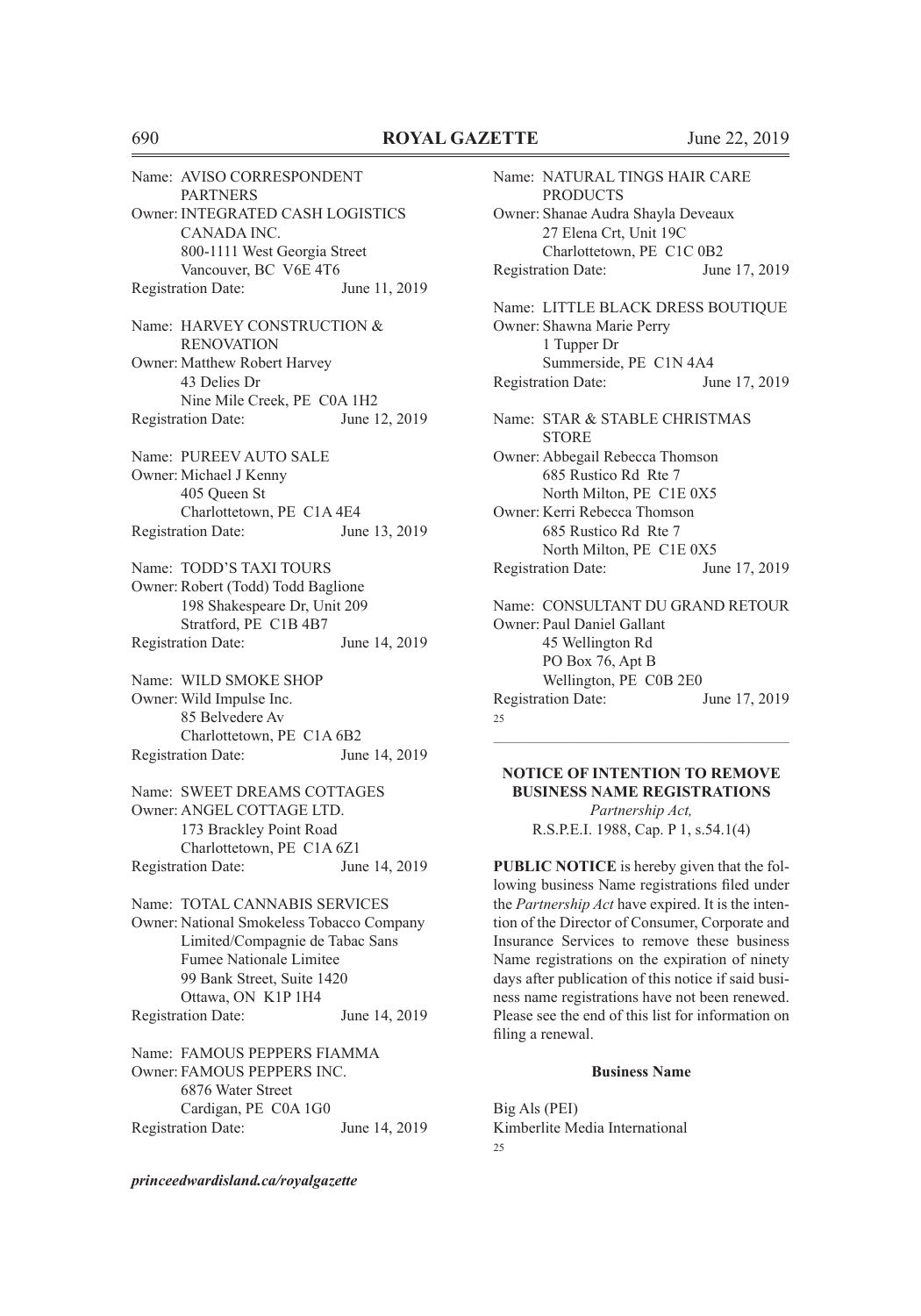## **NOTICE CHANGE OF NAME**

Be advised that a name change under the *Change of Name Act* S.P.E.I. 1997, C-59 was granted as follows:

Former Name: **Paige Elaine Ann Ramsay** Present Name: **Paige Elaine Ann Buchanan**

June 6, 2019

Adam Peters Director of Vital Statistics

25

#### **NOTICE CHANGE OF NAME**

 $\mathcal{L}_\text{max} = \mathcal{L}_\text{max} = \mathcal{L}_\text{max} = \mathcal{L}_\text{max} = \mathcal{L}_\text{max} = \mathcal{L}_\text{max} = \mathcal{L}_\text{max} = \mathcal{L}_\text{max} = \mathcal{L}_\text{max} = \mathcal{L}_\text{max} = \mathcal{L}_\text{max} = \mathcal{L}_\text{max} = \mathcal{L}_\text{max} = \mathcal{L}_\text{max} = \mathcal{L}_\text{max} = \mathcal{L}_\text{max} = \mathcal{L}_\text{max} = \mathcal{L}_\text{max} = \mathcal{$ 

Be advised that a name change under the *Change of Name Act* S.P.E.I. 1997, C-59 was granted as follows:

Former Name: **Jordan Patrick Stewart Norris-Sellar** Present Name: **Jordan Patrick Stewart Sellar**

June 10, 2019

Adam Peters Director of Vital Statistics

 $\mathcal{L}_\text{max} = \mathcal{L}_\text{max} = \mathcal{L}_\text{max} = \mathcal{L}_\text{max} = \mathcal{L}_\text{max} = \mathcal{L}_\text{max} = \mathcal{L}_\text{max} = \mathcal{L}_\text{max} = \mathcal{L}_\text{max} = \mathcal{L}_\text{max} = \mathcal{L}_\text{max} = \mathcal{L}_\text{max} = \mathcal{L}_\text{max} = \mathcal{L}_\text{max} = \mathcal{L}_\text{max} = \mathcal{L}_\text{max} = \mathcal{L}_\text{max} = \mathcal{L}_\text{max} = \mathcal{$ 

25

## **NOTICE OF CORRECTION Estate Notice Name of Estate**

Regarding the estate of the late **Lorna Dawn Burdett**, of Charlottetown, Queens Co., PE, first published on **May 18, 2019** under the name Lorna Dawn Brudett: Information submitted to the Royal Gazette contained an error. The correct name of the deceased is **Lorna Dawn Burdett**.

> Carol Mayne Acting Queen's Printer

 $25$ 

## **NOTICE OF CORRECTION Estate Notice Name of Estate and Executor**

Regarding the estate of the late **Patrick Gerard Lund, also known as Gerard Patrick Lund**, of Marshfield, Queens Co., PE, first published on **June 15, 2019** under the name Patrick Gerard Trainor: Information submitted to the Royal Gazette contained an error. The correct name of the deceased is **Patrick Gerard Lund, also known as Gerard Patrick Lund**; and the correct name of the Executor is **Mary Jacqueline Lund**.

> Carol Mayne Acting Queen's Printer

25

 $\mathcal{L}_\text{max} = \mathcal{L}_\text{max} = \mathcal{L}_\text{max} = \mathcal{L}_\text{max} = \mathcal{L}_\text{max} = \mathcal{L}_\text{max} = \mathcal{L}_\text{max} = \mathcal{L}_\text{max} = \mathcal{L}_\text{max} = \mathcal{L}_\text{max} = \mathcal{L}_\text{max} = \mathcal{L}_\text{max} = \mathcal{L}_\text{max} = \mathcal{L}_\text{max} = \mathcal{L}_\text{max} = \mathcal{L}_\text{max} = \mathcal{L}_\text{max} = \mathcal{L}_\text{max} = \mathcal{$ **INDEX TO NEW MATTER**

VOL. CXLV – NO. 25 June 22, 2019

## **APPOINTMENTS**

*Public Departments Act* Deputy Minister Appointments Department of

| Agriculture and Land |  |
|----------------------|--|
|                      |  |
|                      |  |

#### **BOARD ORDER**

| <b>Natural Products Marketing Act</b> |  |
|---------------------------------------|--|
| Dairy Farmers of Prince Edward        |  |
| <b>Revocation Order</b>               |  |
|                                       |  |

## **BUSINESS CORPORATIONS ACT**

| <b>Incorporations</b>  |  |
|------------------------|--|
|                        |  |
| 102361 P.E.I. Inc. 689 |  |
|                        |  |
|                        |  |

### **ESTATES**

| <b>Administrators' Notices</b> |  |
|--------------------------------|--|
|                                |  |
|                                |  |